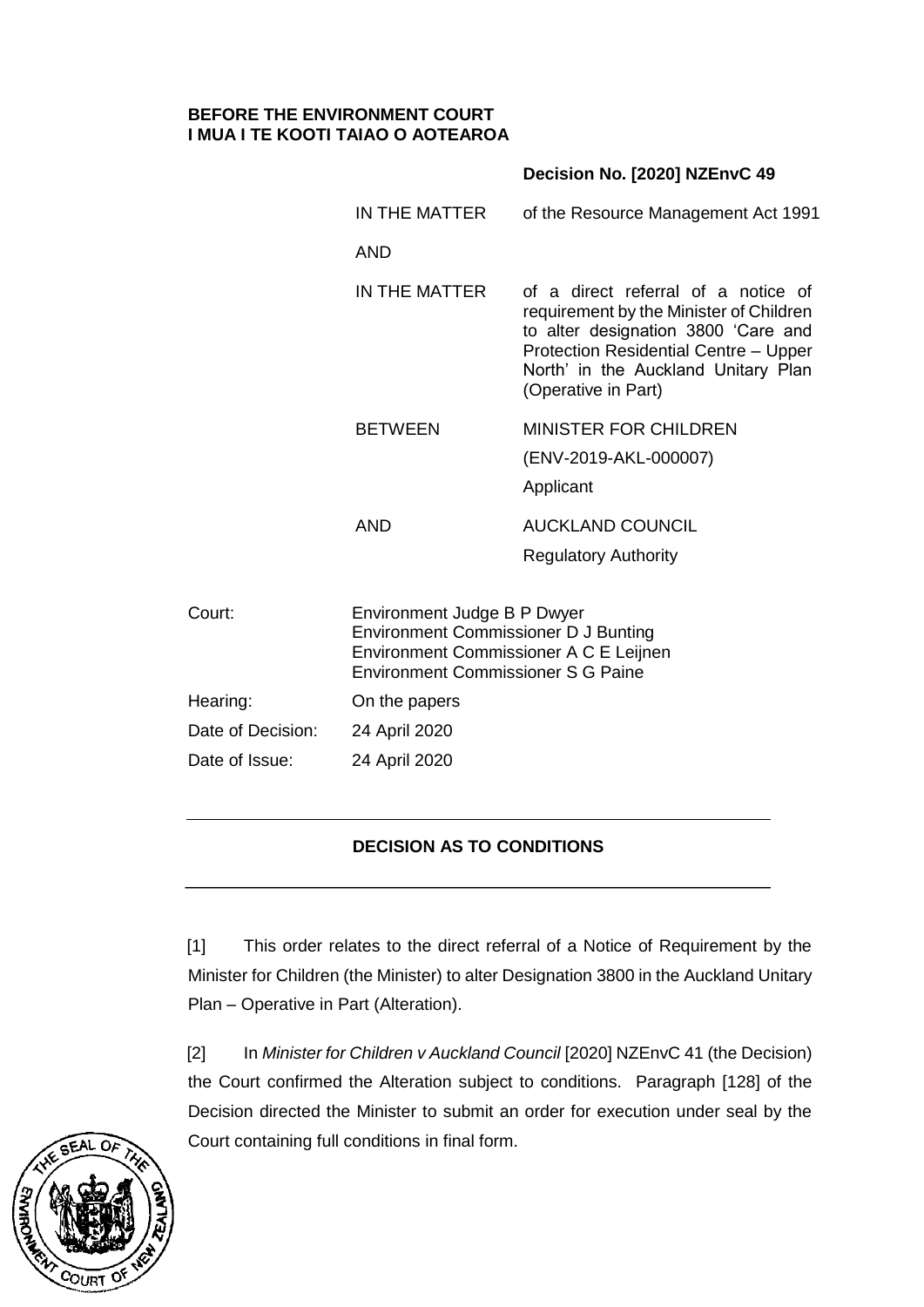[1] The Minister lodged a memorandum dated 14 April 2020 setting out the conditions in their final proposed form and identifying the changes made since the Decision.

[2] In response to the Court's Minute of 21 April 2020, a second memorandum dated 23 April 2020 was lodged by the Minister which set out additional definitions to be added to the final condition set. Annexed to the memorandum was a copy of the full conditions in their final form (including the new definitions).

[3] The Court hereby orders that the conditions be amended as set out in Schedule 1 to this order.

[4] As the conditions have been renumbered since the Court's decision, Schedule 2 to this order identifies what the original condition number was and what the new condition number is.

For the Court:  $\overline{\mathcal{L}}$ **B P Dwyer Environment Judge**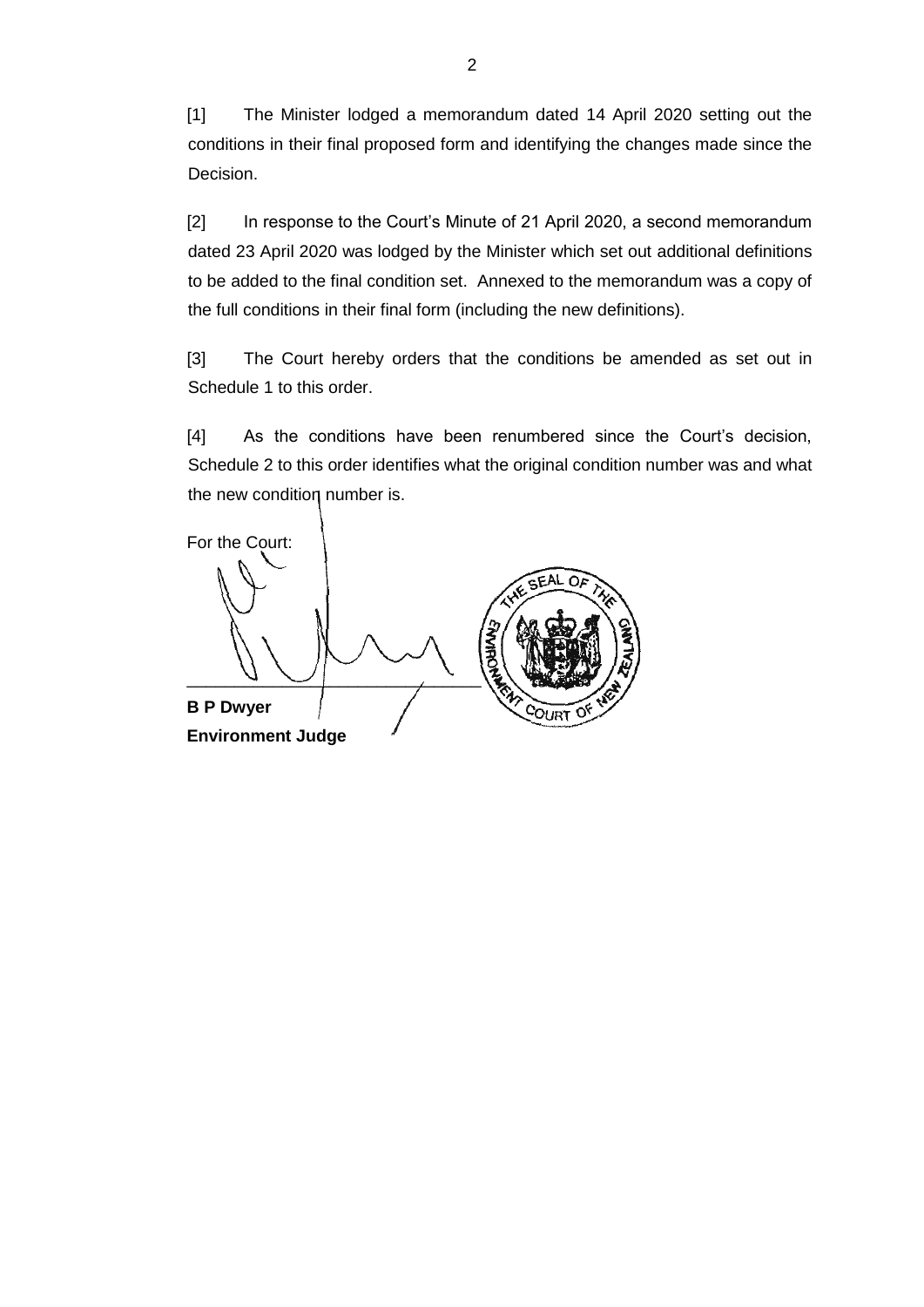**SCHEDULE ONE: AMENDMENTS TO DESIGNATION 3800 CONDITIONS (CLEAN VERSION)**

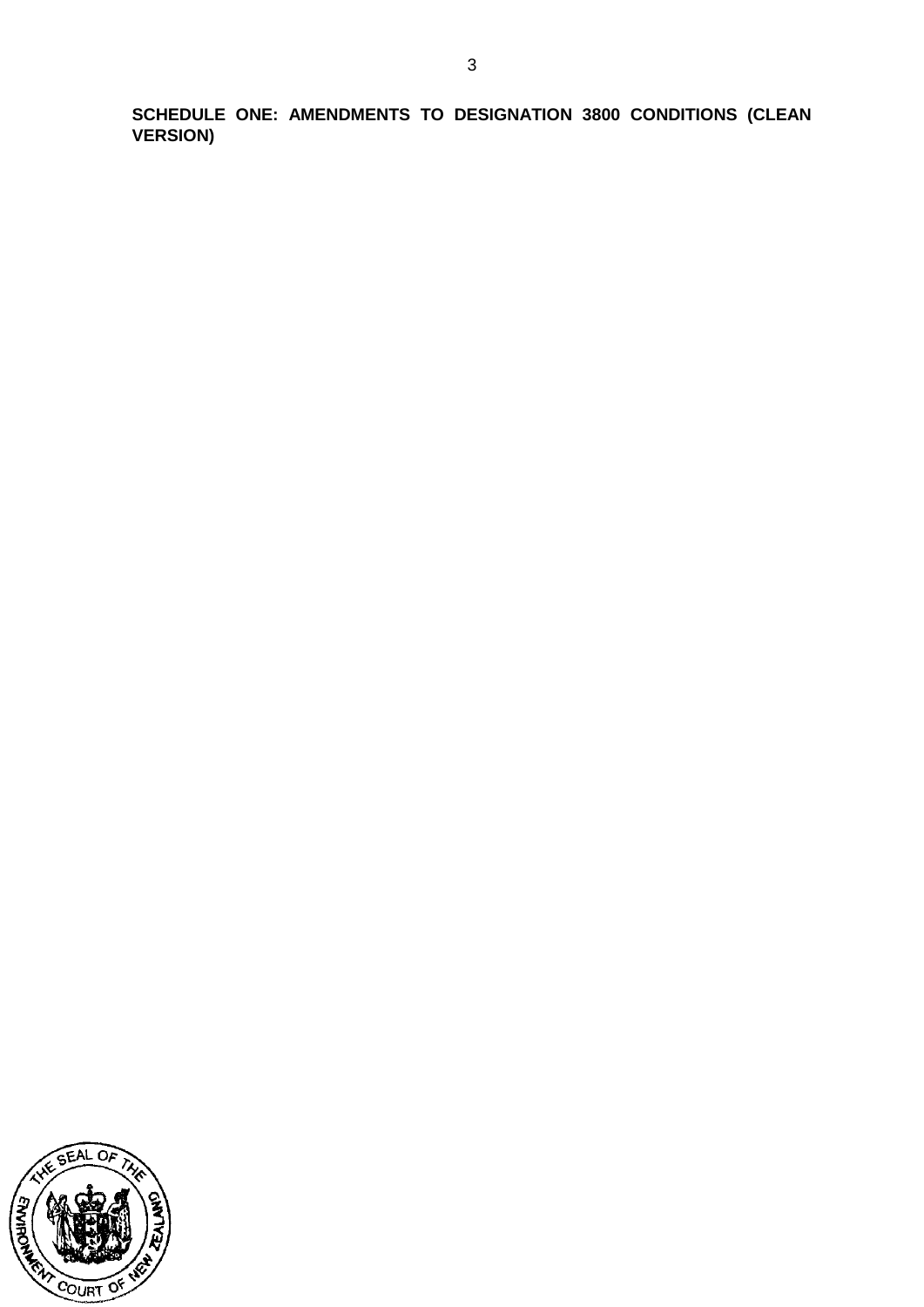# *1a. Designation Schedule – Minister for Children*

| Number | Purpose                   | Location                             |
|--------|---------------------------|--------------------------------------|
| 3800   | Oranga Tamariki Residence | 398<br>Weymouth<br>Road.<br>Weymouth |

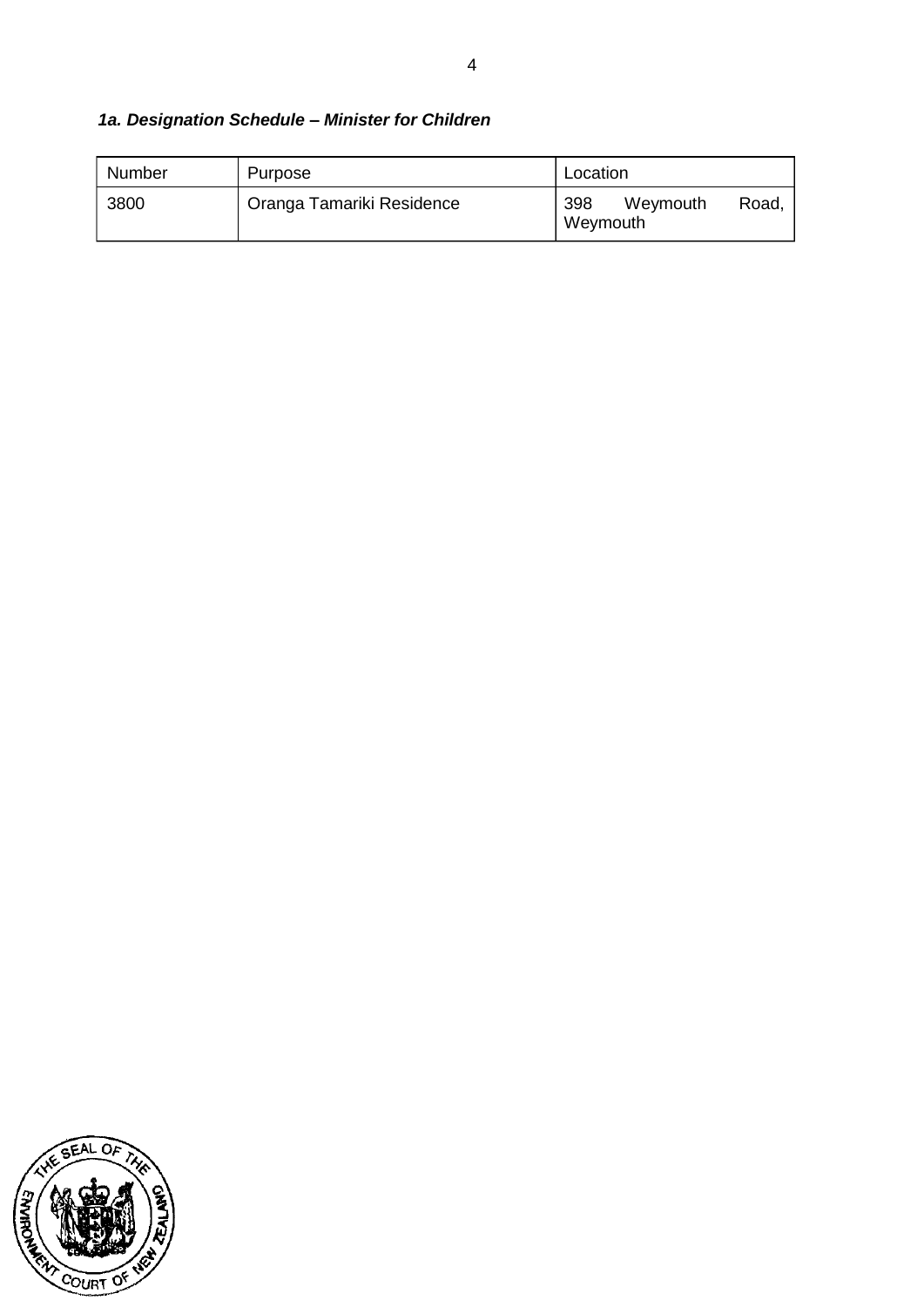### *1b. Designation Schedule – Minister for Children*

#### **3800 Oranga Tamariki Residence**

| <b>Designation Number</b>   | 3800                                                     |
|-----------------------------|----------------------------------------------------------|
| <b>Requiring Authority</b>  | Minister for Children                                    |
| Location                    | 398 Weymouth Road, Weymouth                              |
|                             | Section 2 SO362124                                       |
| <b>Rollover Designation</b> | Yes                                                      |
| Legacy Reference            | Designation 283, Auckland Council District Plan (Manukau |
|                             | Section) 2002. Designation 5900 in the Auckland Unitary  |
|                             | Plan (Operative in Part).                                |
| Lapse Date                  | Given effect to (i.e. no lapse date)                     |

#### **Purpose**

Oranga Tamariki Residence

An Oranga Tamariki residence operated to fulfil the current and future obligations and duties of the Chief Executive of Oranga Tamariki–Ministry for Children for care and protection, youth justice and certain adult jurisdiction or transitional reasons including for:

- (a) The placement of children/tamariki and young persons/rangatahi for the purpose of providing care (including secure care), protection, control, treatment and transitional services; and
- (b) Ancillary educational, recreational, rehabilitative, administrative, visitor accommodation, cultural and transitional facilities; and
- (c) Activities consistent with and ancillary to the establishment, operation and maintenance of the residence, including buildings, fixed plant and service infrastructure, fencing, landscaping, earthworks, outdoor recreation areas, shared services, access and car parking.

#### **Conditions**

#### **Definitions:**

COURT

CLC: Community Liaison Committee (see Conditions 9 to 14 of this designation).

EMP: Emergency Management Plan prepared under Condition 15 of this designation.

Neighbourhood Forum: The Neighbourhood Forum referred to in Conditions 43 - 48 of this designation.

NMP: Noise Management Plan prepared under Condition 24 of this designation.

Notification List: A list of people to be contacted in the event of an abscondence from the OF Youth Justice Residence. The list is to be maintained by the manager of the Youth Justice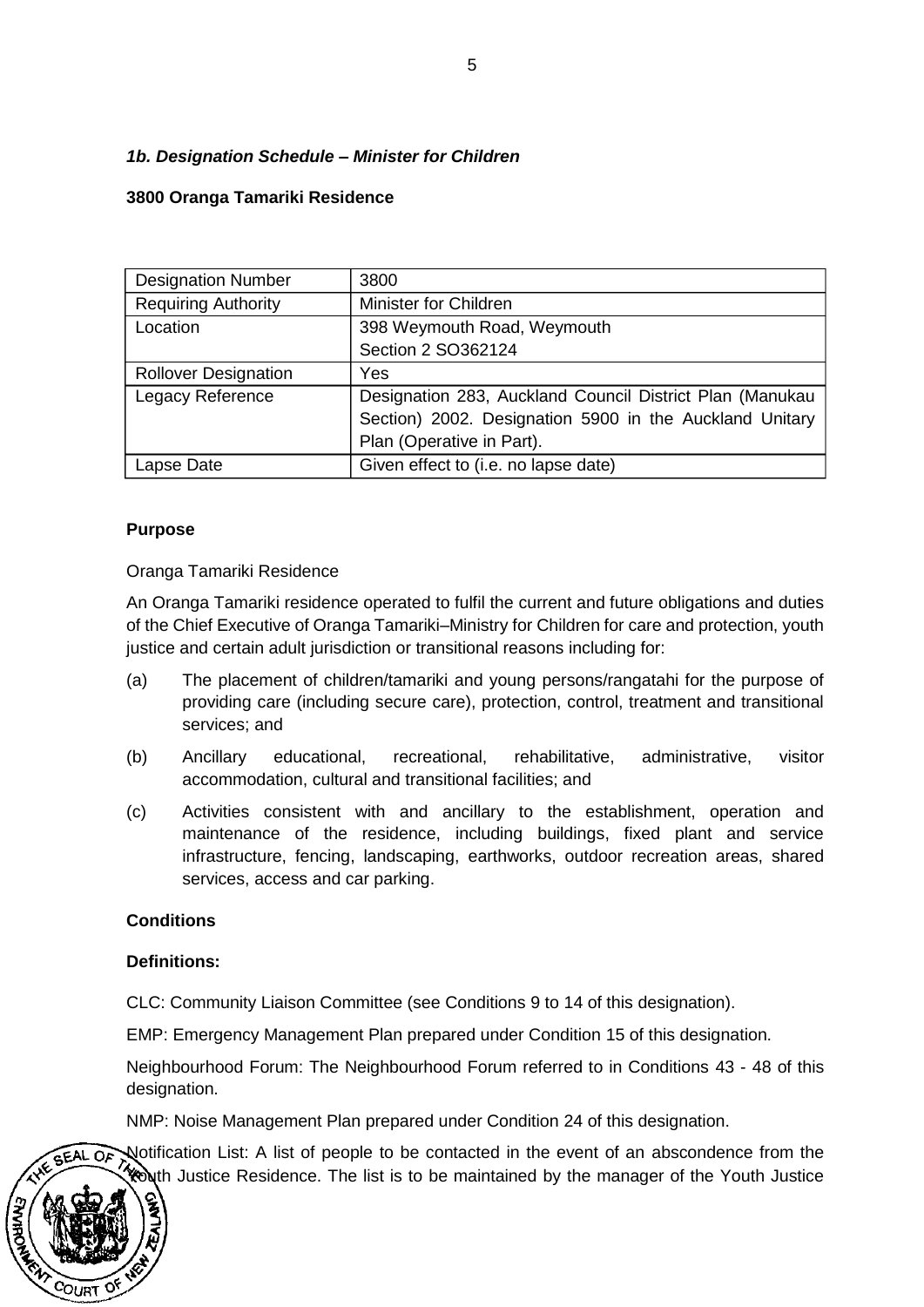Residence. The persons on the Notification List will be determined and updated in accordance with Condition 18(d), however the following people are invited to be included on the list as a minimum:

- Residents of directly adjoining properties to the site, on Weymouth Road, Tutuwhatu Crescent, Kaimoana Street, Taiaapure Street and Leaver Place; and
- Any other residents from the wider neighbourhood area as confirmed in the updated SIA.

PMP: Parking Management Plan prepared under Condition 54 of this designation.

Regulations: The regulations set out in the Oranga Tamariki (Residential Care) Regulations 1996 in force relating to the establishment, function and operation of CLCs.

Residence: Describes the whole of the site used for care and protection and youth justice functions as shown on the Concept Plan (below).

SIA: Social Impact Assessment.

SIA specialist: an independent and suitably qualified and experienced SIA specialist, whose appointment shall be agreed by the Council and the requiring authority.

SIMP: Social Impact Management Plan prepared under Condition 35 to 40 of this designation.

SMP: Security Management Plan prepared under Condition 15 of this designation.

TMP: Travel Management Plan prepared under Condition 53 of this designation.

Care and Protection Facility: That part of the Residence to be occupied exclusively by the care and protection function, that includes the Wharenui, as shown on the Concept Plan (below).

Youth Justice Facility: That part of the Residence to be occupied exclusively by the Youth Justice function as shown on the Concept Plan (below).

The site: The property at 398 Weymouth Road, Weymouth legally described as Section 2 SO362124 and shown on the Concept Plan (below).

Auckland High Needs Hub: The Auckland regional committee led by Oranga Tamariki responsible for considering care and protection placements under the Oranga Tamariki Act 1989 regarding referrals of high needs children/tamariki and young people/rangatahi within the Auckland Region.

Te Tai Tokerau Hub: The Te Tai Tokerau (Northland) regional committee led by Oranga Tamariki responsible for considering care and protection placements under the Oranga Tamariki Act 1989 regarding referrals of high needs children/tamariki and young people/rangatahi within the Te Tai Tokerau (Northland) Region.

National Residential Services Manager: The person within Oranga Tamariki who is responsible for Care and Protection residential services provided nationwide under the Oranga Tamariki Act 1989, and to whom the Manager of the Care and Protection Facility reports.

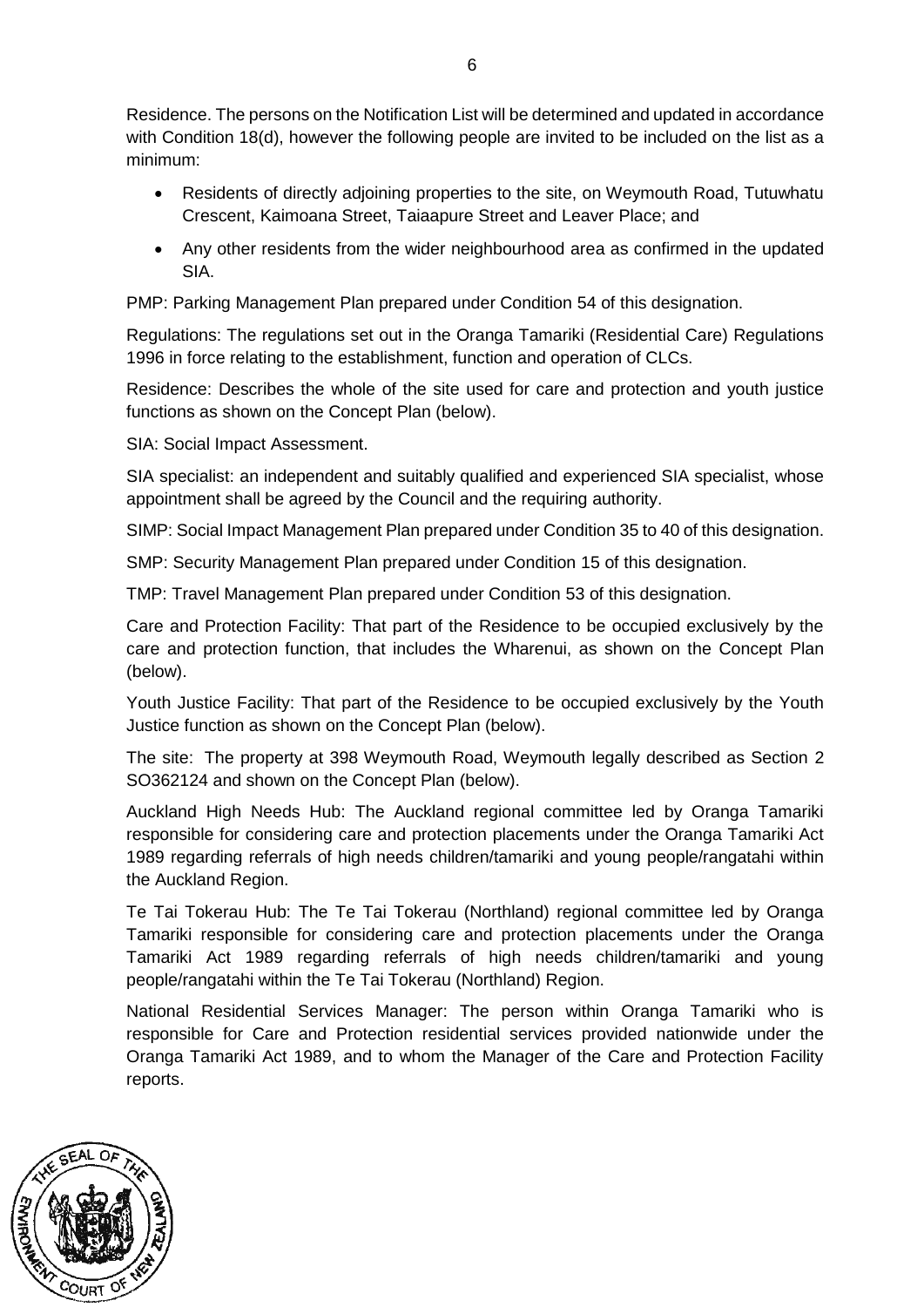### **CONCEPT PLAN: DESIGNATION 3800 – ORANGA TAMARIKI RESIDENCE**



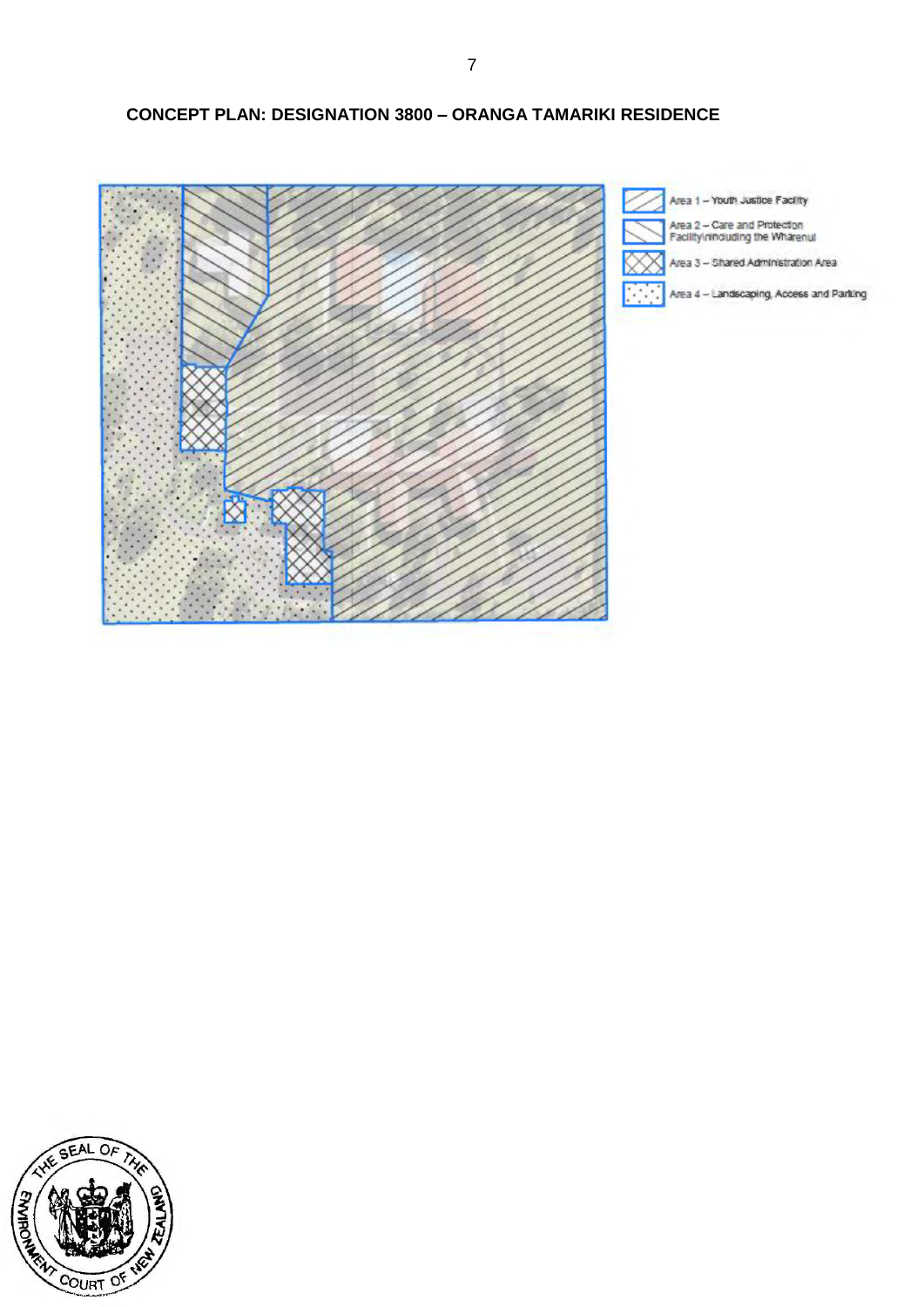### **Placements**

- 1. The placement of up to 20 children/tamariki and young persons/rangatahi at any one time shall be permitted at the site.
- 2. There shall be no youth justice placement at the site of:
	- (a) Any children/tamariki or young people/rangatahi who are:
		- i. Remanded into the custody of the chief executive of Oranga Tamariki under the Criminal Procedure Act 2011; or
		- ii. Detained under a sentence in any Oranga Tamariki residence in accordance with the Corrections Act 2004; or
		- iii. Charged with or detained under a sentence in respect of any Category 4 offence as defined in the Criminal Procedure Act 2011

**except** that up to a total of five (5) female children/tamariki or young people/rangatahi may be placed at the Youth Justice Facility at any one time who fall under the above categories.

(b) Any children/tamariki or young people/rangatahi who are charged with or detained under a sentence in respect of any sexual crime as set out between sections 127 and 144A of the Crimes Act 1961.

#### *Advice Note:*

*This condition reflects the intention of the requiring authority to use the Youth Justice Facility for the placement of females and vulnerable young males. Condition 2 prevents certain children, young people and young adults from being placed at the Residence where:*

- *Their offending is being dealt with or they are serving a sentence imposed by the adult courts (condition* 2 *(a)(i) and (ii)).*
- *They are charged with or serving a sentence for the most serious offences, whether or not they are being dealt with or have been sentenced by the youth court or the adult courts (condition* 2 *(a)(iii)).*
- *They are charged with or are serving a sentence for a sexual crime (condition*  2*(b)).*

*Except that up to five females whose offending is being dealt with or who are serving a sentence imposed by the adult courts, or who are charged with or serving a sentence for the most serious offences, may be placed at the Youth Justice Facility unless they are charged with or serving a sentence for a sexual crime.* 

3. Prior to placement of any child/tamariki or young person/rangatahi for youth justice purposes at the site, an assessment confirming and verifying his or her suitability for placement at the Youth Justice Facility will be undertaken off-site. This assessment will be undertaken by a registered suitably qualified and experienced psychologist in accordance with the Clinical Screening and Risk Assessment Framework at [**Attachment 1**] to this designation ("**Assessment Framework**"). For the avoidance of doubt, where the outcome of an assessment required by this condition is that one or more of the

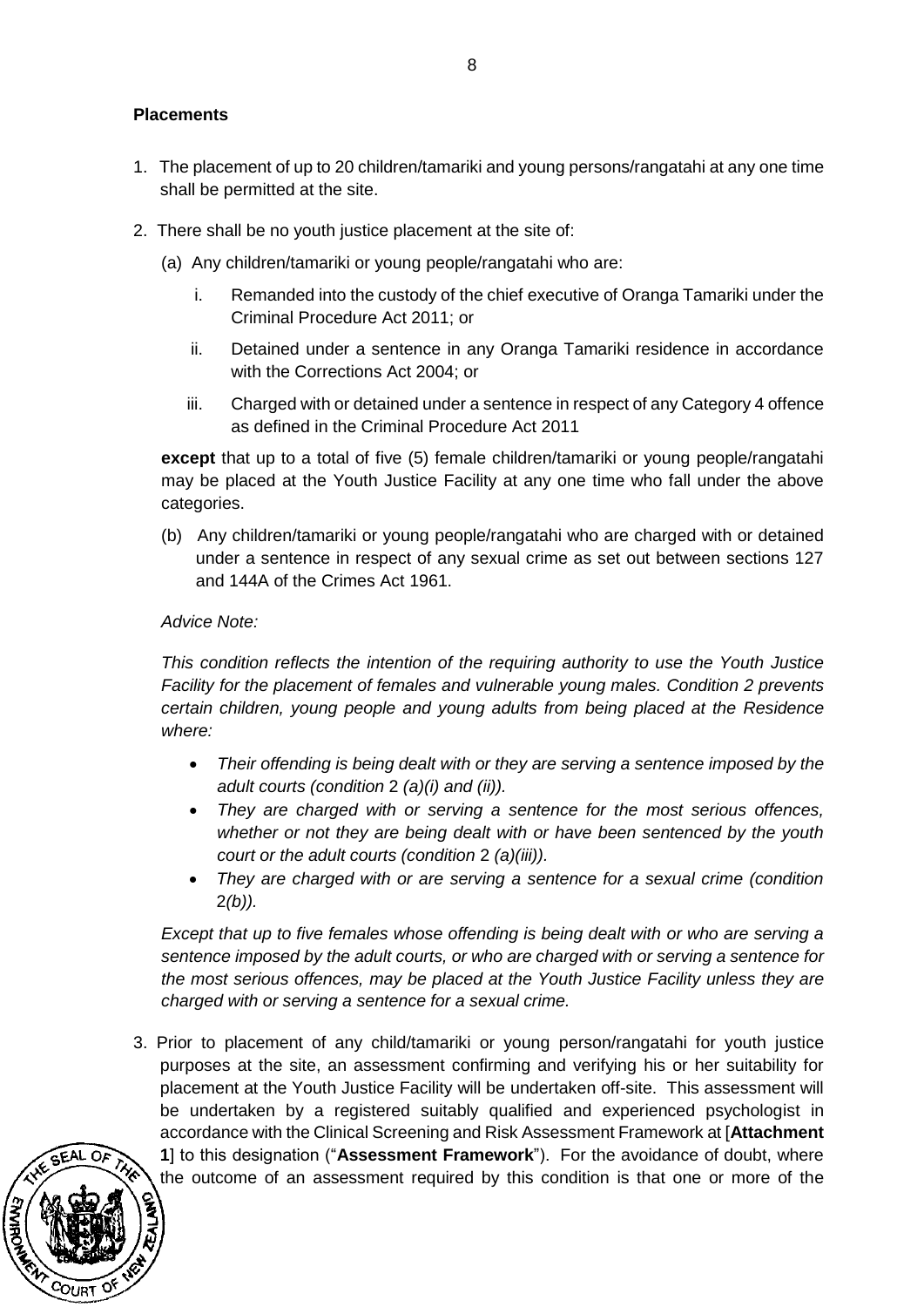"absolutes" identified in the Assessment Framework applies to any child/tamariki or young person/rangatahi, the child/tamariki or young person/rangatahi in question shall not be placed at the Youth Justice Facility.

4. The Manager of the Youth Justice Facility will provide written confirmation to the Council once every 12 months that all youth justice placements in the preceding period have been subject to the above assessment. On request, the Council may at any time but subject to providing at least one week's notice access the relevant records relating to the Assessment Framework to verify compliance with conditions 2 and 3 subject to redaction of any personal information identifying the children or young people themselves.

### *Advice note:*

*Conditions 2 and 3 reflect the requiring authority's intention that the Youth Justice Facility will only accommodate children/tamariki or young people/rangatahi with a lower risk profile.*

- 5. The care and protection function and youth justice function shall be kept separate at all times on the site with the exception of administrative functions (which may use the Shared Administration Area shown as Area 3 on the Concept Plan).
- 6. (1) No children/tamariki or young people/rangatahi will be held in the Care and Protection Facility who:
	- (a) Are currently subject to any order under section 238(1)(d), (e) or (f) of the Oranga Tamariki Act 1989; or
	- (b) Are placed with the chief executive under section 235 of the Oranga Tamariki Act 1989.
	- (2) In circumstances where the requiring authority is considering whether to place children / tamariki or young people / rangatahi subject to any of the youth justice processes set out in condition 6(2)(a) at the Care and Protection Facility, the requiring authority shall take the steps in condition 6(2)(b) before making that placement:
		- (a) The relevant youth justice processes are that the children / tamariki or young people / rangatahi are:
			- (i) Subject to an order under section 238(1)(a), (b) or (c) of the Oranga Tamariki Act 1989; or
			- (ii) Subject to a Police Alternative Action process; or
			- (iii) Involved in a Family Group Conference process under section 247 of the Oranga Tamariki Act 1989.
		- (b) Before making any placement at the Care and Protection Facility for any children / tamariki or young people / rangatahi subject to the processes in condition 6(2)(a) the requiring authority shall ensure that:
			- (i) Subject to (ii) below, any decision regarding whether to place the children / tamariki or young people / rangatahi at the Care and Protection Facility

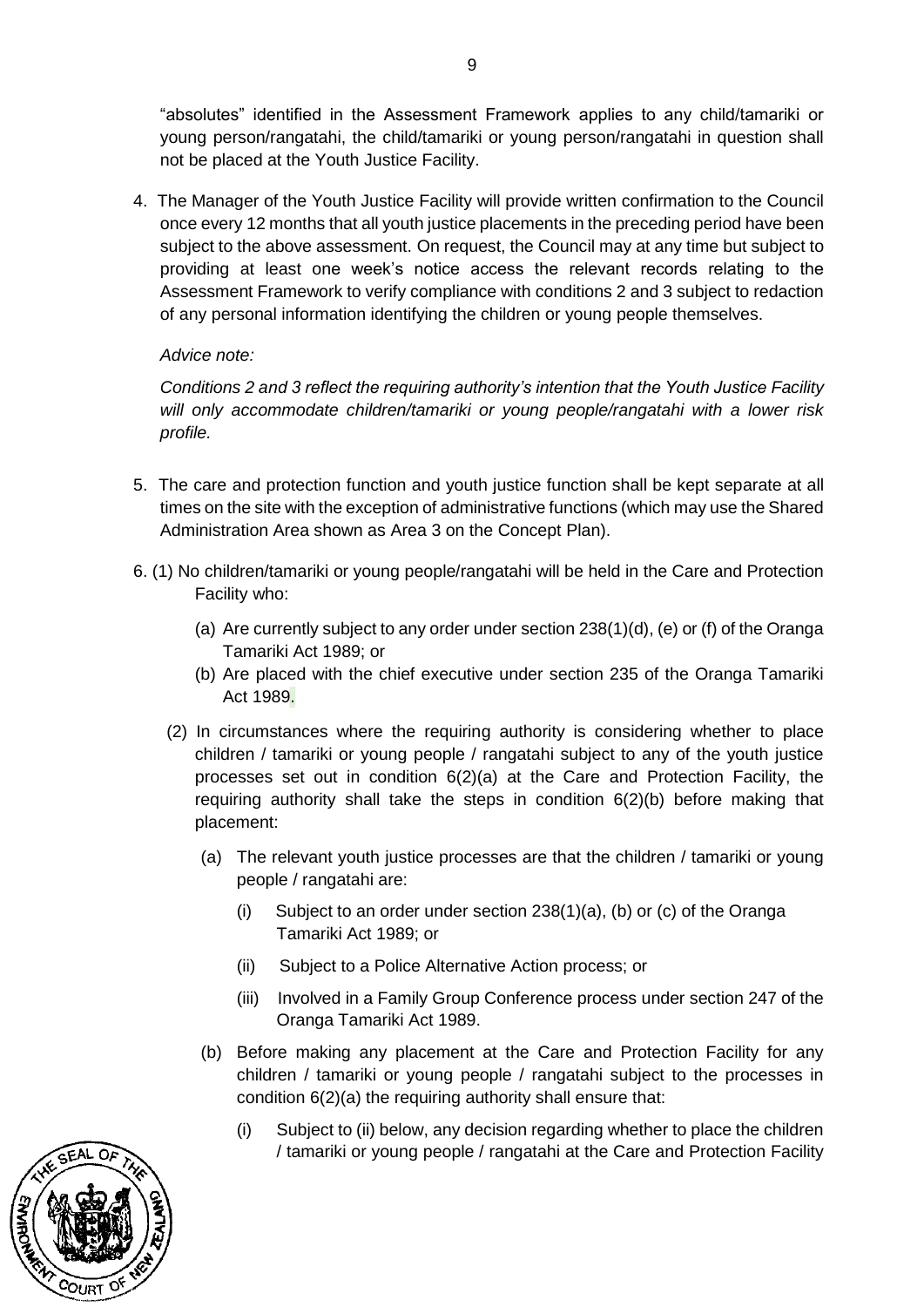shall be made by the Auckland High Needs Hub or the Te Tai Tokerau Hub.

- (ii) Any decision regarding an out of hours or emergency admission to the Care and Protection Facility that cannot be made by the Auckland High Needs Hub or the Te Tai Tokerau Hub shall be made by the National Residential Services Manager or their duly authorised delegate. This delegate shall be an officer at Tier 3 level or above in Oranga Tamariki's organisational structure.
- (iii) Any decision regarding whether to place the children / tamariki or young people / rangatahi at the Care and Protection Facility shall have regard to:
	- A. The nature of the alleged or admitted offence; and
	- B. Any matters raised by the Police or the Youth Court regarding the circumstances relating to the child or young person and the alleged offending.
- (3) The Manager of the Care and Protection Facility will provide written confirmation to the Council once every 12 months that all placements pursuant to condition 6 in the preceding period have been subject to the pre-placement assessment required by condition 6(2). On request, the Council may at any time but subject to providing at least one week's notice access the relevant records relating to the pre-placement assessment required by condition 6(2) to verify compliance with condition 6, subject to redaction of any personal information identifying the children / tamariki or young people / rangatahi themselves.
- 7. The placement conditions 1- 5 shall be incorporated into the document held at the Residence that specifies the key operating procedures for the Youth Justice Facility.
- 8. The placement conditions 1, 5 and 6 shall be incorporated into the document held at the Residence that specifies the key operating procedures for the Care and Protection Facility.

### **Community Liaison Committee**

9. A CLC shall be convened in accordance with conditions 10 to 14 below.

### *Advice Note:*

*The CLC is also convened under the relevant Regulations (Oranga Tamariki (Residential Care) Regulations 1996).*

- 10. In addition to the functions specified in the Regulations, the functions of the CLC shall include:
	- (a) reporting concerns and effects to the requiring authority;
	- (b) providing commentary on the potential social effects of the Residence on the surrounding community (including any potential effects identified in the SIMP);

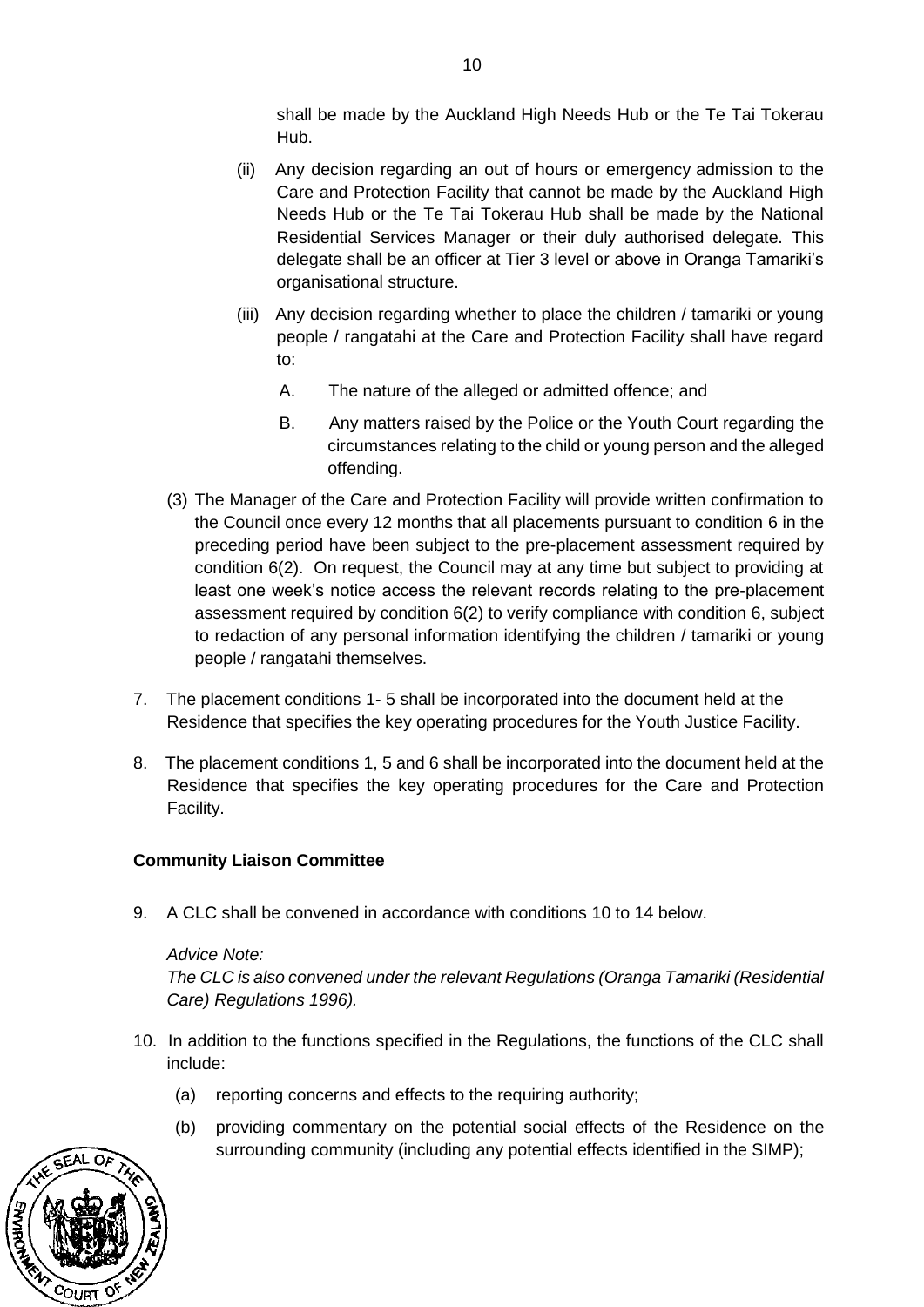- (c) considering and discussing responses from the requiring authority to concerns raised or effects identified by the CLC, and any measures to be adopted by the requiring authority to:
	- i. remedy or mitigate those concerns and effects; and
	- ii. manage operations at the Residence to provide for the safety and security of the community;
- (d) providing commentary on the effectiveness of any measures (including any measures identified in the SIMP) adopted by the requiring authority to:
	- i. remedy or mitigate those concerns and effects; and
	- ii. manage operations at the Residence to provide for the safety and security of the community;
- (e) considering and discussing updates relating to the children/tamariki or young persons/rangatahi who have been placed at the Residence (but not individual cases), including programmes being undertaken and community events;
- (f) providing input to the manager of the Youth Justice Facility or the requiring authority (as appropriate) as to various stakeholder views regarding matters relating to:
	- i. any future physical works at the Residence (excluding maintenance) triggering the outline plan process under s 176A RMA, particularly (but without limitation) where such physical works may impact on either the security or the overall appearance of the Residence;
	- ii. safety and security arrangements at the site generally, including:
		- A. the SMP and EMP prepared in accordance with condition 15 (as well as any periodic review of those plans); and
		- B. details of any emergencies or security incidents at the site, including the responses taken to deal with those incidents; and
		- C. any report prepared in accordance with conditions 22 and 31; and
- (g) providing input into the development of the SIMP for the Youth Justice Facility and any monitoring reports or reviews of the SIMP;
- (h) considering any report prepared pursuant to condition 48; and
- (i) making recommendations to the requiring authority (as appropriate), which the requiring authority shall consider and respond to, on any of the matters referred to in paragraphs (a) to (h) above.
- 11. Meetings of the CLC shall be held at least 4 times a year, however:
	- (a) The CLC shall consider whether or not it is necessary to hold additional meetings to consider and respond to concerns raised by the local community in relation to any matter, including the matters set out in condition 10; and

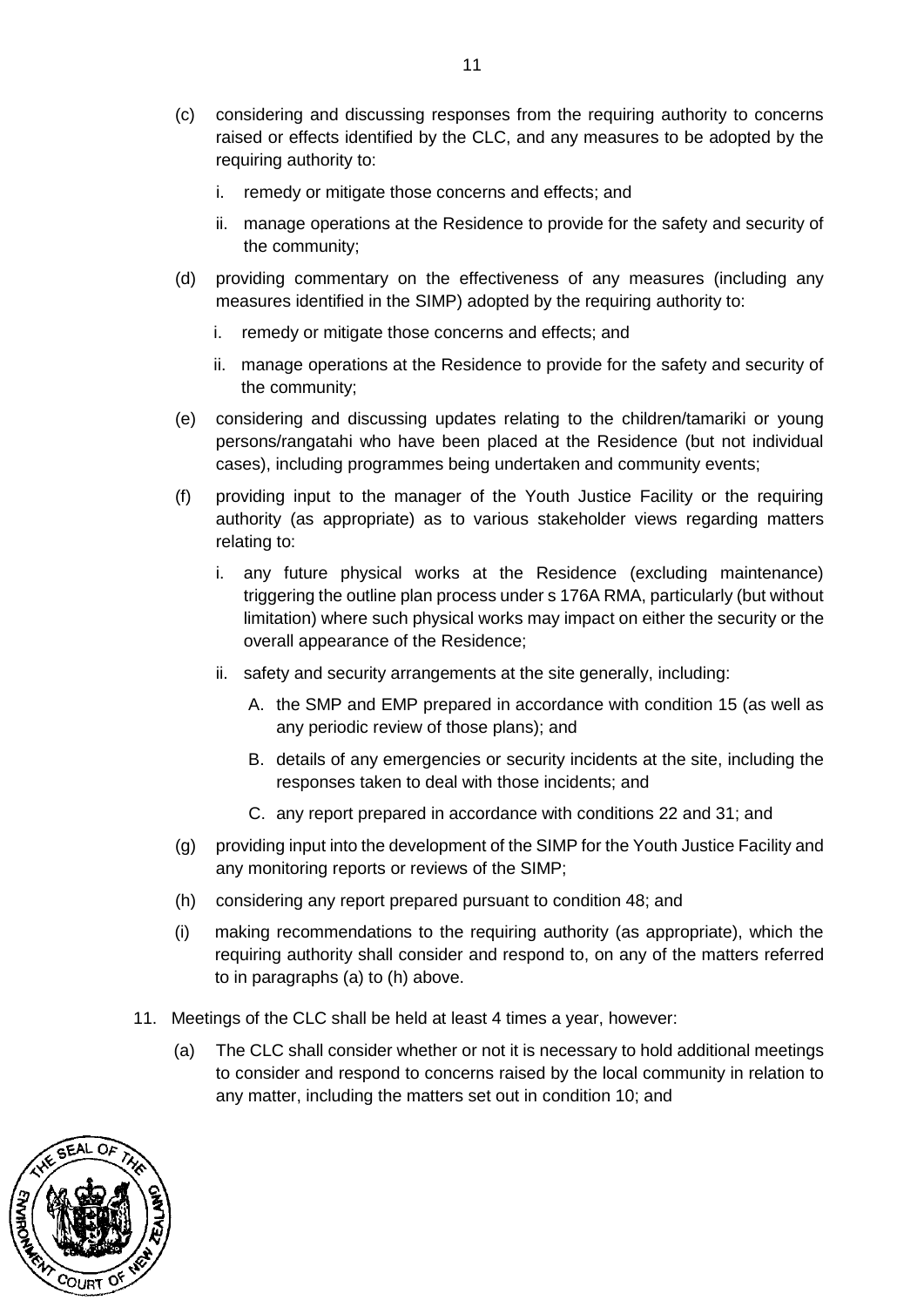- (b) During the period in the first two years following the commencement of the youth justice functions, unless the CLC decides otherwise, meetings of the CLC shall be held as a minimum every two months.
- 12. In addition to the membership requirements specified in the Regulations, and any existing members of the established CLC as at 7 April 2020, invitations shall be sent as soon as reasonably practicable after the NOR is confirmed to:
	- any adjoining residents of the site;
	- Puukaki ki te Aakitai;
	- Waimahia Intermediate School;
	- Weymouth Primary School;
	- Te Matauranga;
	- Finlayson Park School;
	- James Cook High School;
	- a representative of the Ministry of Education (to represent other schools in the area);
	- any organisation representing Waimahia Inlet residents;
	- Choice Kids (the early childcare facility at 436 Weymouth Road);
	- Clendon Pride; and
	- TYLA Youth Development Trust

to provide nominations of representatives to join the CLC.

Invitations shall be re-sent annually thereafter to the same recipients as specified above.

- 13. The requiring authority shall ensure that:
	- (a) A report is sent to the Chair and all registered members of the CLC each month, providing updates relating to:
		- i. the numbers and reasons for placement in the care of Oranga Tamariki (e.g. remand or sentencing etc) for children/tamariki or young persons/rangatahi who have been placed at the Youth Justice Facility (without providing detail on individual cases); and
		- ii. Any events involving abscondences or unauthorised departures from the Residence including any incident specific or operational response taken to deal with the incident(s).
	- (b) A copy of the 12 monthly report to be provided by the requiring authority to the Council under condition 6(3) is to be provided to the CLC at the same time it is provided to the Council.
	- (c) As much information as possible is provided to the CLC concerning the risk assessment methodology applied by the requiring authority to decision making concerning placements at the Youth Justice Facility.

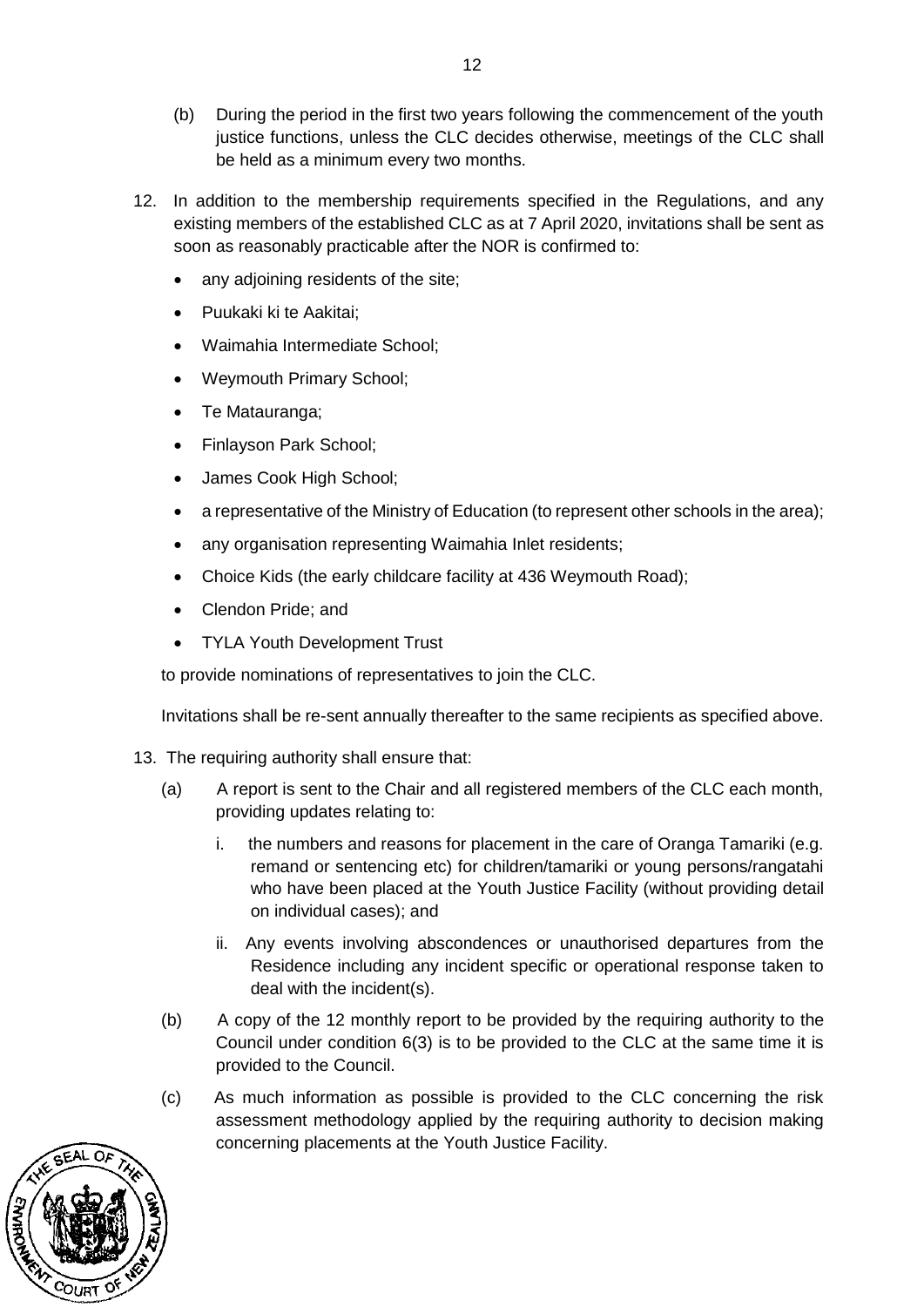- (d) The CLC is advised of any future physical works at the Residence (excluding maintenance) triggering the outline plan process under s 176A RMA.
- (e) The CLC is advised that it may:
	- i. Establish a working group, comprised of interested members of the CLC, to co-ordinate the CLC's input into the SIMP;
	- ii. Have independent advice from a suitably qualified and experienced SIA expert to assist the CLC in undertaking its functions (as set out in condition 10 above); and
	- iii. Propose an independent, suitably qualified and experienced SIA expert to the requiring authority for its approval, to provide the advice to the CLC under condition 13(e)(ii) above in accordance with condition 13(f) below.
- (f) Any expert proposed by the CLC to the requiring authority under condition 13(e)(iii) above is instructed and funded for their fees in connection with:
	- i. advice to the CLC on the development of the SIMP to a maximum of \$20,000 + GST; and
	- ii. advice to the CLC in relation to monitoring/reporting and SIMP updates in subsequent years, while SIMP processes (including annual monitoring/ reporting and SIMP updates) are continuing, to a maximum of \$5,000 + GST per annum

unless the requiring authority is of the view that any proposed expert is not sufficiently independent, qualified or experienced in SIA matters. In such an event the CLC shall be advised that it may propose another expert and the requiring authority will assist the CLC in identifying such experts as necessary.

14. If the CLC has not taken up the opportunities in condition 13(e) and (f) above within 25 working days of the requiring authority advising the CLC in writing that it is either initiating the SIMP or commencing a monitoring review, the obligation under condition 13(f) above shall not apply.

### **Security**

- 15. An SMP and EMP for the Residence shall be formulated prior to the commencement of any youth justice function of the Residence in consultation with key stakeholders including the Council, the NZ Police, the Ministry of Education and relevant emergency services and the CLC. There will be separate SMP and EMP provisions for the youth justice function and the care and protection function. The requiring authority shall implement the SMP and EMP on the commencement of any youth justice use of the Residence.
- 16. The SMP and EMP shall be reviewed at intervals of not more than 6 months.
- 17. Personal visits to children/tamariki or young persons/rangatahi at the Youth Justice Facility shall be held in areas that are separated from the residential areas within the

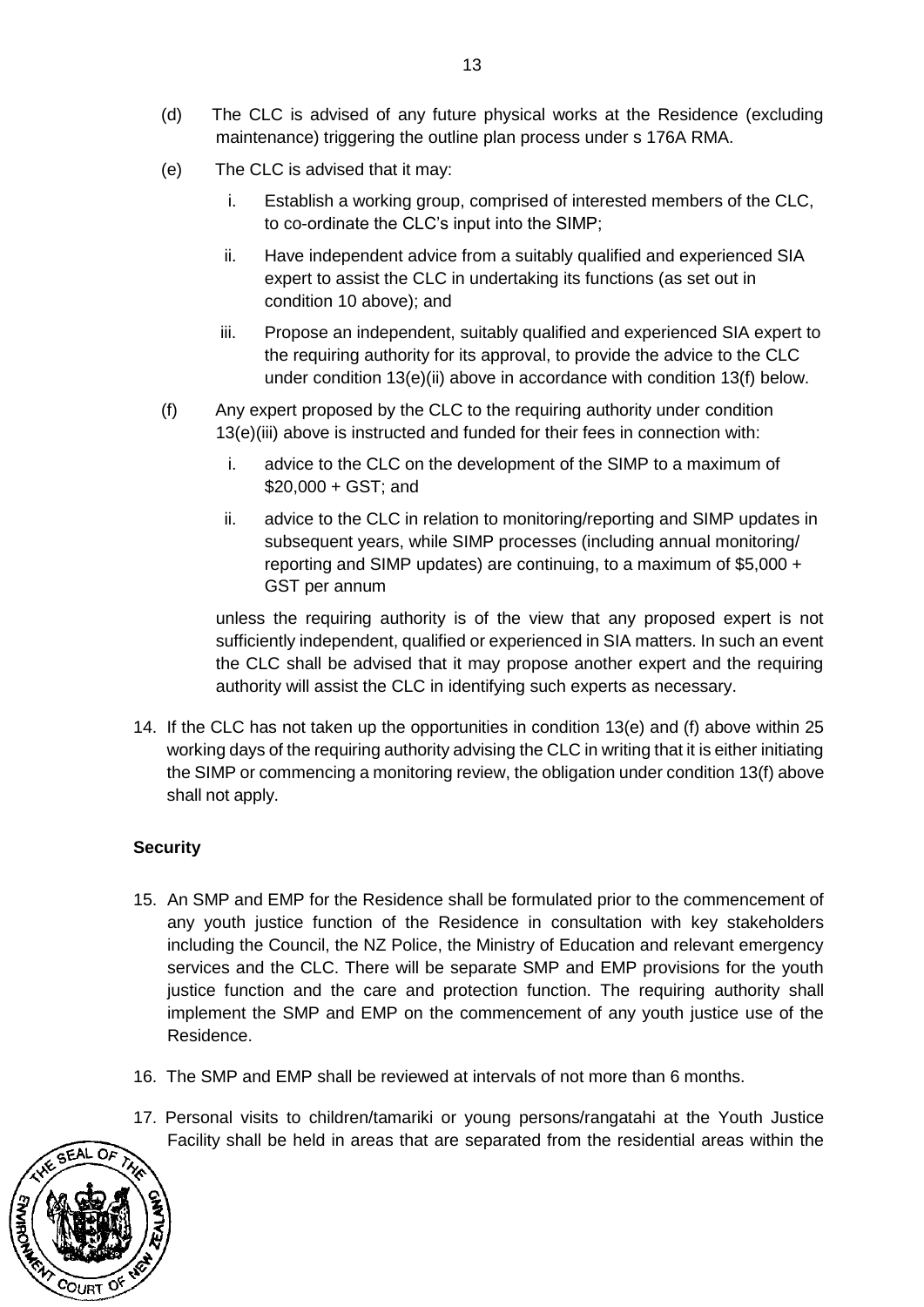Youth Justice Facility by at least one secure door and which enable visits to occur without the need for visitors to pass through areas where residents are accommodated.

- 18. In the event of an abscondence from the Youth Justice Facility, the requiring authority shall ensure that, as a minimum, the following requirements are met:
	- (a) Notification of those persons included on the Notification List required by condition 18(d) shall commence immediately upon the control room being notified of such an event;
	- (b) A 24 hour toll-free hotline shall be provided for the community to ask questions during incidents, report concerns and/or provide information to the Residence;
	- (c) All persons on the Notification List are to be provided with the number of the hotline; and
	- (d) The Notification List and those persons provided with the hotline number and the method of notification will be determined in consultation with the CLC and updated, as necessary, from time to time.
- 19. Prior to commencement of any youth justice use of the site, and subject to condition 20, the following additional security measures for the Youth Justice Facility shall be implemented at the site:
	- (a) Upgrade the existing 3m wire fences on the site to reduce the risk of children/tamariki or young people/rangatahi scaling them (for instance, through the addition of angled 'anti-climb' extensions or roller barrier devices to the tops of fences);
	- (b) Introduce effective barriers or other 'anti-climb' measures such as roller barrier devices to minimise the risk of escape over building roof tops;
	- (c) Install low profile bollards set back from the street frontage to prevent vehicular access into the site/carpark other than through the barrier arm;
	- (d) Upgrade all glazing, doors and locks in Area 1 including, as required, at the interface of Areas 2 and 3, to the latest standard used at youth justice residences in all areas where children/tamariki or young people/rangatahi have access;
	- (e) Install lock down functionality allowing secure doors to be locked from the control room and preventing keys being used to exit secure areas;
	- (f) Install interlock functionality which will require internal doors to be secured before external doors can be opened (including as a minimum for all doors opening onto unfenced areas);
	- (g) Upgrade/repair the existing perimeter wooden fence as necessary to provide a continuous fence at the boundary; and
	- (h) Install additional CCTV at the Site, monitored on-site at the Residence on a 24 hour basis, so as to ensure comprehensive CCTV coverage of the site, including all areas where there have been specific security barriers put in place to prevent abscondings, while ensuring that privacy of neighbours is maintained.



20. Prior to the additional security measures required by condition 19 being installed and implemented, the requiring authority shall lodge with the Council details of the proposed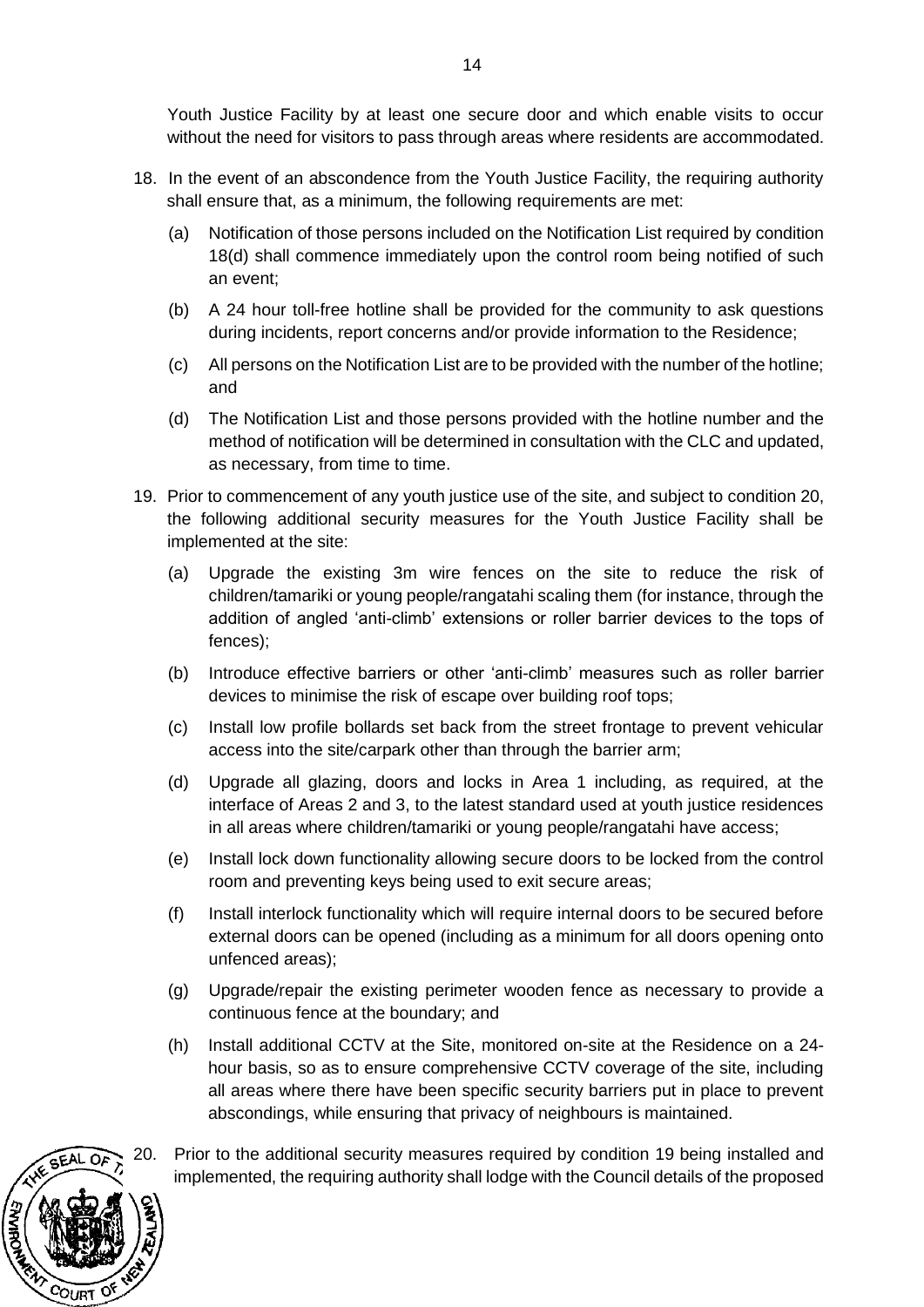measures for certification by the Council that the proposed measures will meet the requirements and objectives specified in condition 19 above and in condition 21. The requiring authority shall implement the measures in accordance with the certified plan.

- 21. All additional security measures shall be designed and located to minimise visual and amenity effects for neighbours to the greatest possible extent.
- 22. Immediately following any abscondence from the Youth Justice Facility, a detailed security review shall be undertaken, and a report prepared by a suitably qualified and experienced security specialist to identify the circumstances of the event and any further mitigation or security measures which need to be undertaken in response. The report shall be provided to the CLC and the Council for input as soon as practicable following the event. The requiring authority shall promptly implement any recommended mitigation or security measures in the report (taking into account any input / recommendations made by the CLC or the Council).

#### **Noise**

23. Activities (other than construction) on the site shall be so conducted as to ensure that noise from the site shall not exceed the following noise limits at any point within the boundary of any neighbouring residential site:

| <b>Time</b>                | <b>Noise Level</b> |
|----------------------------|--------------------|
|                            |                    |
| Monday to Saturday $7am -$ | 50 dB LAeq         |
| 10pm                       |                    |
|                            |                    |
| Sunday 9am - 6pm           |                    |
|                            |                    |
| <b>All Other Times</b>     | 40dB LAeq          |
|                            |                    |
|                            | 75 dB LAFmax       |
|                            |                    |

 Noise (other than construction noise) shall be measured in accordance with NZS6801:2008 "Acoustic Measurement of Environmental Sound" and assessed in accordance with NZS 6802:2008 "Acoustics – Environmental Noise".

- 24. The requiring authority shall prepare and submit to the Council a NMP for the site. The objective of the NMP is to ensure that noise generated outdoors and at night is minimised as far as practicable. The NMP shall set out procedures for:
	- (a) The minimisation of noise from children and young persons undertaking activities outdoors, and procedures for dealing with unnecessarily noisy behaviour or activities;
	- (b) The minimisation of noise from all activities occurring between 10pm and 7am that may be audible beyond the site boundaries, including any curfews;

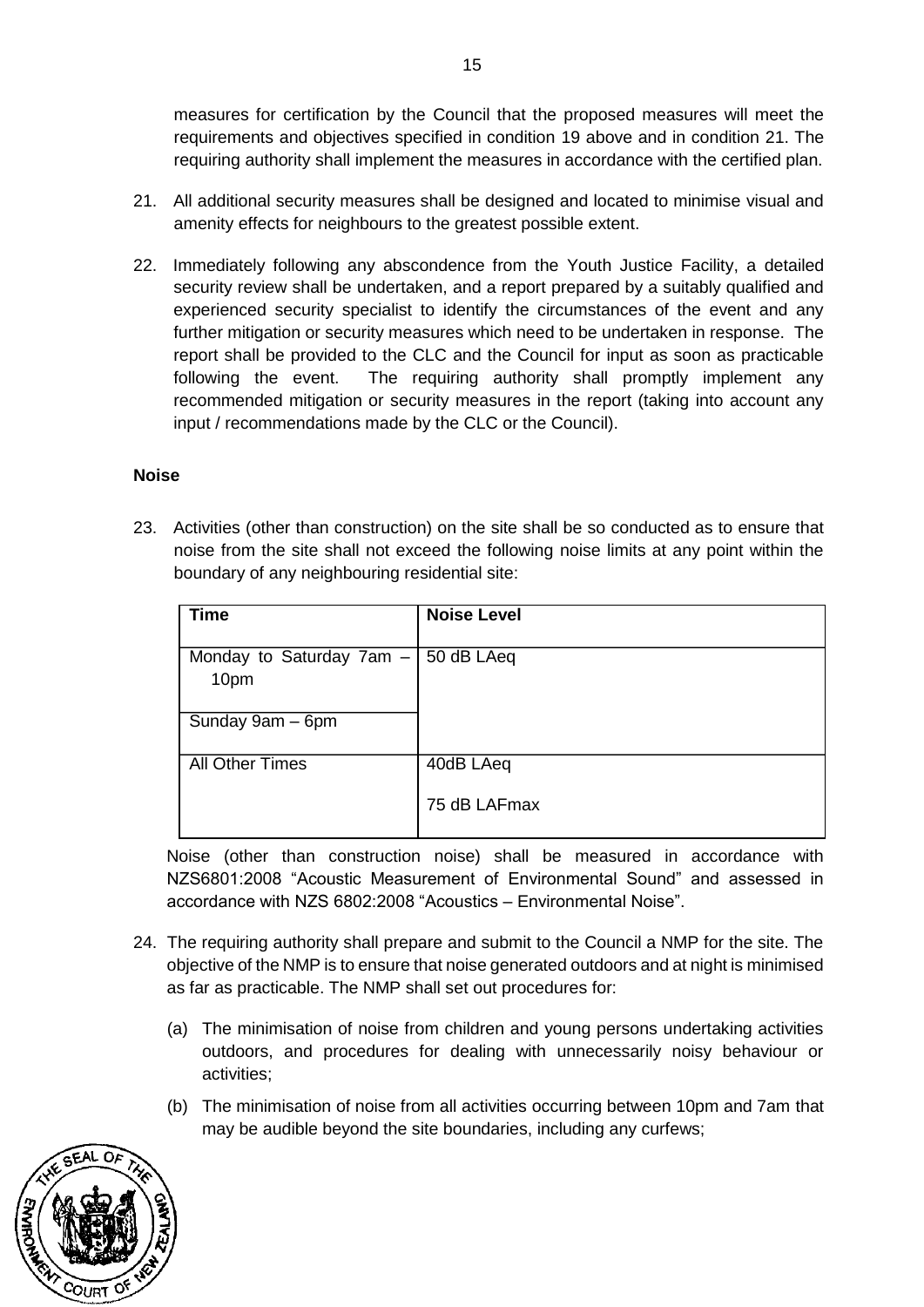- (c) Making all staff aware of the need to take all practicable steps to minimise noise effects on the neighbours of the Residence;
- (d) Ensuring that staff are aware of the need to minimise their own noise, particularly during shift changes at night;
- (e) Regular maintenance of any noise-generating plant or machinery on the Residence that is audible beyond the boundaries of the site to minimise the noise emissions; and
- (f) Receiving, logging, actioning and responding to noise complaints.
- 25. The NMP shall be submitted to the Council for certification within 3 months of operation of the Residence for youth justice purposes, and shall be implemented and complied with thereafter, as certified

### **Landscaping**

- 26. A landscape plan shall be lodged with the Council for certification prior to operation of the Residence for youth justice purposes. This plan shall outline planting and maintenance details consistent with the Proposed Landscape Plan prepared by Boffa Miskell dated 12 November 2019 [**Attachment 2**] to meet the following objectives:
	- (a) **Side and rear boundary planting** this area shall be landscaped with trees, shrubs and lawn to provide and maintain a permanent visual screen between the Residence and the adjoining properties. The plan for this area shall:
		- i. locate and identify the existing vegetation, including the species, existing height, and predicted height at maturity;
		- ii. recommend any replacement planting and additional species to fill any current gaps in order to meet the above screening objective; and
		- iii. outline ongoing maintenance measures to ensure permanent screening is achieved.
	- (b) **Road frontage boundary planting**  this area shall be landscaped to provide a high level of amenity when the Residence is viewed from the road. The plan for this area shall:
		- i. locate and identify the existing vegetation, including the species, existing height, and predicted height at maturity;
		- ii. be designed to retain an open frontage to maintain safety and security with clear sightlines to the main entry and the Wharenui from the street;
		- iii. include lighting and signage that contributes positively to the amenity of the street;
		- iv. remove any vegetation that may cause ongoing safety or maintenance issues;
		- v. comprise a mix of native specimen trees, low growing groundcover plants and lawn areas;
		- vi. use species to support the ecology of the area; and

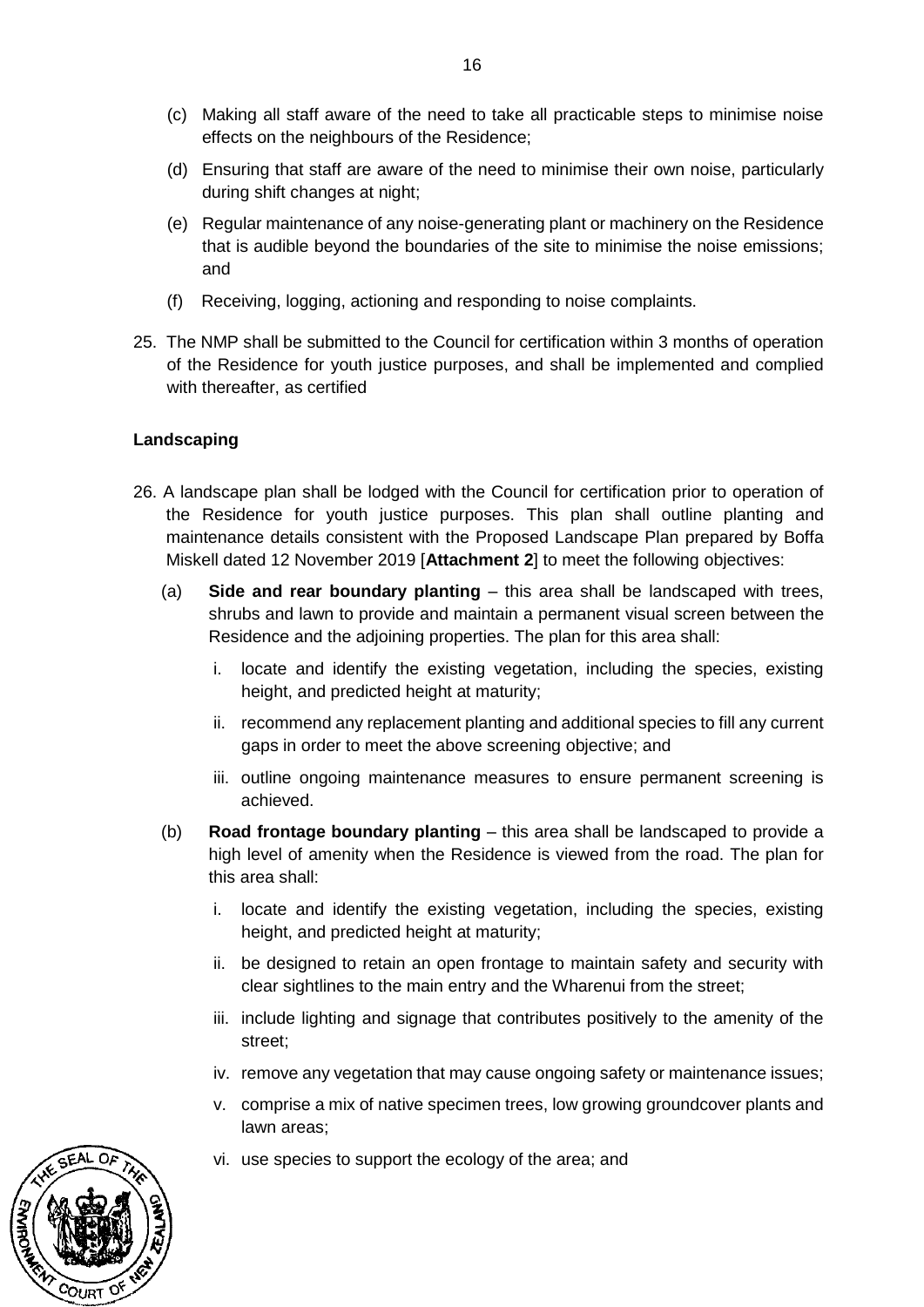- vii. outline ongoing maintenance measures.
- 27. The certified updated landscape plan required under condition 26 shall be implemented as soon as possible following certification. All planting associated with the landscape plan shall be maintained regularly and kept in a tidy condition in accordance with the ongoing maintenance measures outlined in the landscape plan.

# **Lighting**

28. The lighting on site shall be sufficient for operational and security purposes and shall be designed to prevent the intrusion of direct light into neighbouring properties.

## **Buildings**

- 29. Any new buildings or building extensions shall not exceed 8 metres in height and shall be set back from all side and rear boundaries by at least 18 metres and the front boundary by at least 20 metres.
- 30. Any windows on new buildings or building extensions facing side or rear boundaries shall be glazed with translucent glass (or equivalent) to maintain the privacy of residential neighbours.
- 31. An outline plan will be required to be submitted to the Council under section 176A of the Resource Management Act 1991 for any new buildings on the site. When submitting an outline plan the requiring authority shall contemporaneously lodge a detailed security report with the Council, prepared by a suitably qualified and experienced security specialist, for assessment by the Council in conjunction with the outline plan. The security report shall provide full details of all security measures to be implemented in conjunction with the proposed work, including any consequential amendments required to existing security measures.

### **Updates to Social Impact Assessment**

- 32. The SIA can be updated at the request of the CLC and/or Council where new buildings or future physical works are built or undertaken at the site (excluding maintenance), particularly where such physical works may impact on the security or the overall appearance of the site or the scale of activity on the site.
- 33. The updated SIA shall be prepared by a SIA specialist and shall:
	- (a) Consider the actual and potential social effects relating to health and wellbeing, sense of place, community aspirations and way of life;
	- (b) Include appropriate data collection, survey and engagement with communities and stakeholders;

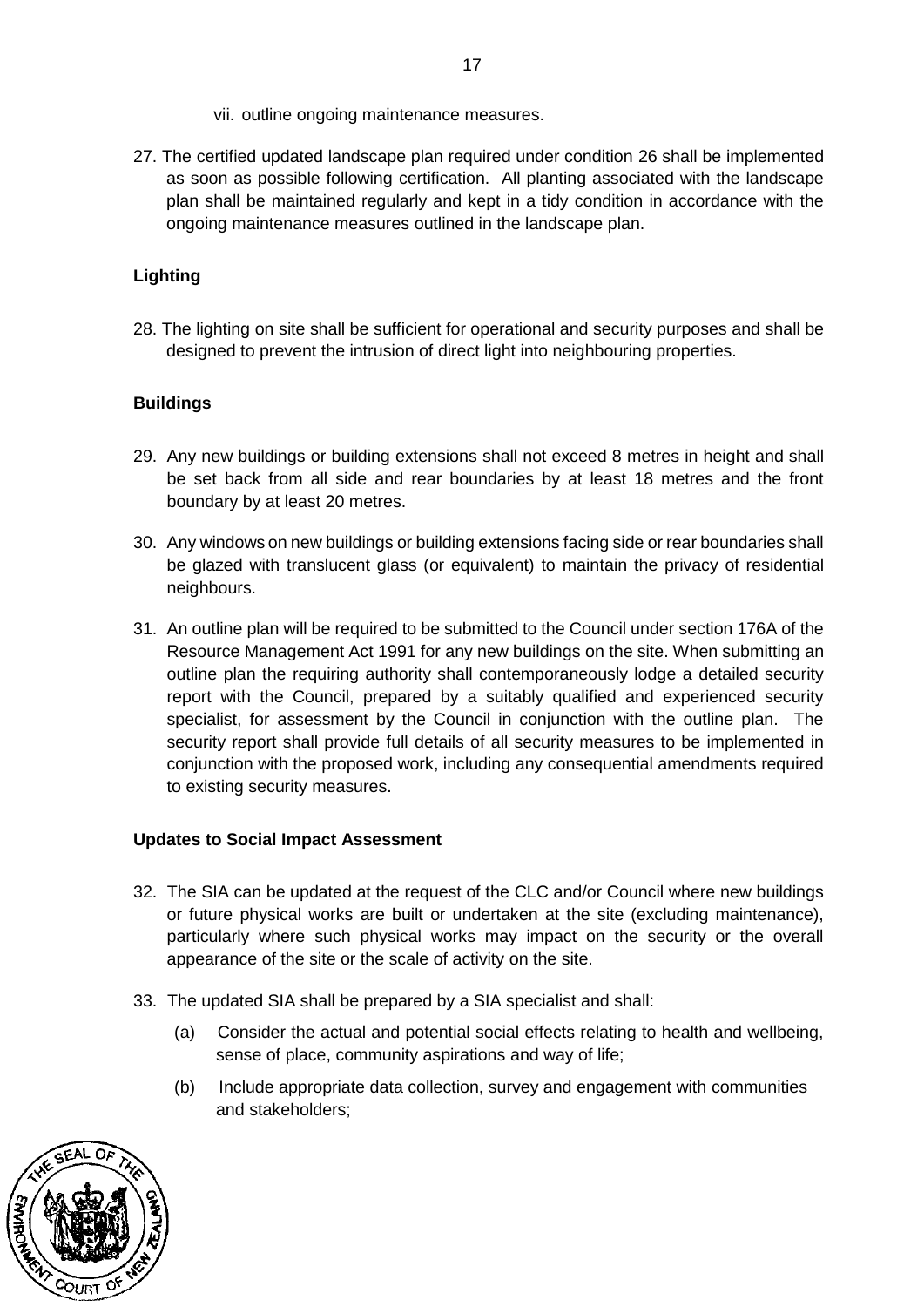- (c) Take into account any mitigation provided by the designation conditions and identify any further mitigation measures considered appropriate to respond to potential impacts;
- (d) Identify the geographic communities potentially impacted, including consideration of immediate neighbours, neighbouring streets, the Waimahia Inlet, the Weymouth community and/or other stakeholders.
- (e) Determine any social effects that will require management, and monitoring in accordance with the monitoring framework addressed under condition 35; and
- (f) Identify the necessary management measures that will inform the SIMP.
- 34. Any update of the SIA shall be prepared by a SIA specialist and submitted to the Council prior to the proposed change(s) being implemented, or within such timeframe as otherwise approved by the Council in writing.

### **Social Impact Management Plan**

35. The requiring authority shall prepare and submit for certification by the Council a SIMP in general accordance with the Draft SIMP (13 March 2020).

The following conditions shall apply to the SIMP:

- (a) Process:
	- i. The SIMP shall be prepared by a SIA specialist and shall be based on best practice guidelines and procedures for social impact management.
	- ii. The initial SIMP shall be updated to include any provisions required by the final conditions of designation.
	- iii. The SIMP shall be completed and any update to the SIMP shall be prepared with input on stakeholder views from the CLC and Neighbourhood Forum in accordance with conditions 10 and 45.
	- iv. An initial SIMP shall be submitted for certification by the Council within 3 months of 7 April 2020.
- (b) Purposes: The purposes of the SIMP shall be to:
	- i. Provide an updateable framework to identify, assess, monitor, and manage the social effects of the Youth Justice Facility on neighbours, the Weymouth community, other stakeholders, and also to provide an annual report on the outcomes of this work for a minimum period of two years;
	- ii. Identify the measures to be undertaken to avoid, remedy or mitigate any potential adverse social impacts on neighbours, the Weymouth community and other stakeholders arising from the operation of the Residence for youth justice purposes as identified in the updated SIA, including those set out in conditions 15, 19, 26 and 49;
	- iii. Provide an adaptive response if unanticipated effects are identified, which may include research to better understand the unanticipated effects or possible mitigation measures.

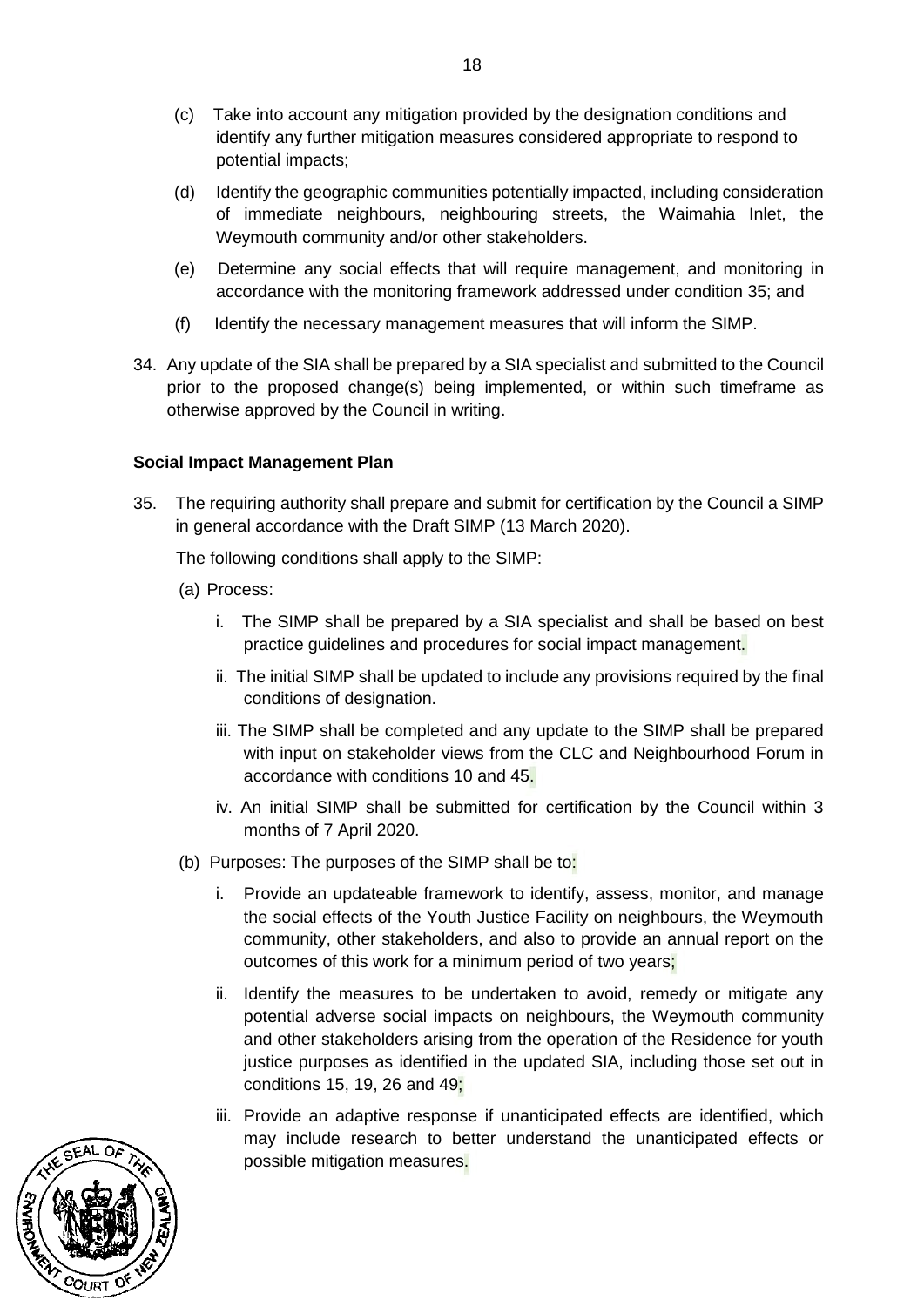- (c) Parameters: The SIMP shall provide:
	- i. The framework for identifying, assessing, monitoring (including selected indicators and methods of measuring to be used and responsibilities for social data collection), and managing the social effects, together with the reporting requirements;
	- ii. A summary of what impacts are predicted and the characteristics of those effects.
	- iii. How the requiring authority proposes to manage and mitigate potential social impacts on way of life, health and wellbeing, sense of place, community aspirations, and personal / property rights as set out in the Updated SIA (2 March 2020);
	- iv. The mechanisms for monitoring and reporting any identified potential social impacts;
	- v. Monitoring indicators for identified potential adverse social impacts, to:
		- Assess the effectiveness of the management and mitigation strategies and proposed actions; and
		- Provide early warning of any change in the scale or severity of social impacts being realised from those assessed in the Updated SIA;
	- vi. Processes, including communication with the community and engagement with the CLC, to identify alternative measures for management / mitigation of potential adverse social effects;
	- vii. Processes to identify:
		- Alternative mechanisms for the monitoring of potential adverse social effects; and
		- Any research that may be required to monitor, assess and respond to any unanticipated social effects.
	- viii. Obligations regarding reporting the certification and review processes undertaken by Council in respect of the SIMP.

(d) Anticipated Outcomes: The SIMP will:

- i. Enable the Requiring Authority to obtain accurate and timely information regarding any social effects generated by the Youth Justice Facility; and
- ii. Specify appropriate and practical measures for responding to and managing any adverse social effects that do arise.
- (e) Implementation: The certified SIMP shall be implemented within the timeframe(s) identified in the SIMP, or, in the absence of any specific timeframe, as soon as reasonably practicable. Any measures implemented in accordance with the SIMP which are intended to be of continuing effect shall be maintained and continue to be complied with by the requiring authority.

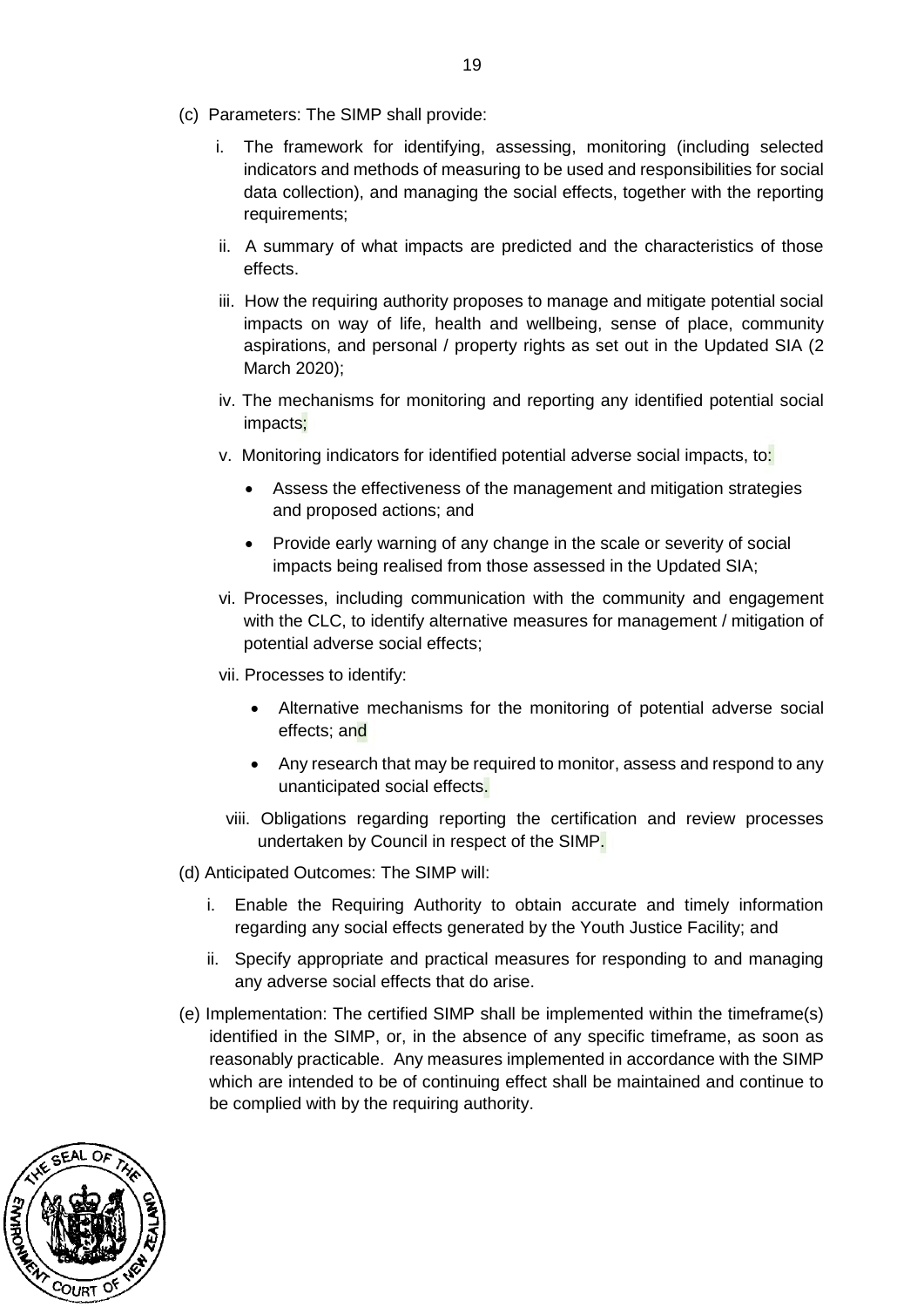#### **SIMP Annual Monitoring Reports**

- 36. The requiring authority shall engage a SIA specialist to prepare an annual report on monitoring requirements outlined in the SIMP. The annual monitoring report shall include a summary of any matters raised with the CLC and any response / feedback on those matters from the CLC and its members.
- 37. The annual monitoring report shall be lodged with the Council within one month of the first and second anniversary of certification of the initial SIMP, save that in the event that monitoring identifies new or increasing adverse social effects requiring development of further management / mitigation, the obligations in condition 36 shall be extended by a period of up to two years. The Council may determine the period of any extended monitoring to a maximum of two years. Should subsequent monitoring reports identify new or increasing adverse social effects the provisions of this condition will continue to apply.

#### **Review of the SIMP**

- 38. The SIMP shall be reviewed and updated in the following circumstances:
	- (a) The annual monitoring identifies potential new or increasing adverse social effects requiring development of further social research, management / mitigation;
	- (b) At the request of the CLC in the event of an abscondence or escape from the Youth Justice Facility and receipt of a report prepared under condition 22 above; and
	- (c) Following an update to the SIA.
- 39. Any review and/or update of the SIMP shall:
	- (a) Provide updates to the framework to identify and assess potential social effects of the Youth Justice Facility; and/or
	- (b) Identify any social research required to further understand the social effects; and/or
	- (c) Identify any changes to the measures proposed to be undertaken to avoid, remedy or mitigate any potential adverse social impacts on the community including on any specific geographic communities; and/or
	- (d) Identify any changes to the framework for monitoring (including selected indicators and methods of measuring to be used and responsibilities for social data collection) and reporting requirements; and/or
	- (e) Identify any changes to the timeframes required for future review / update of the SIMP.

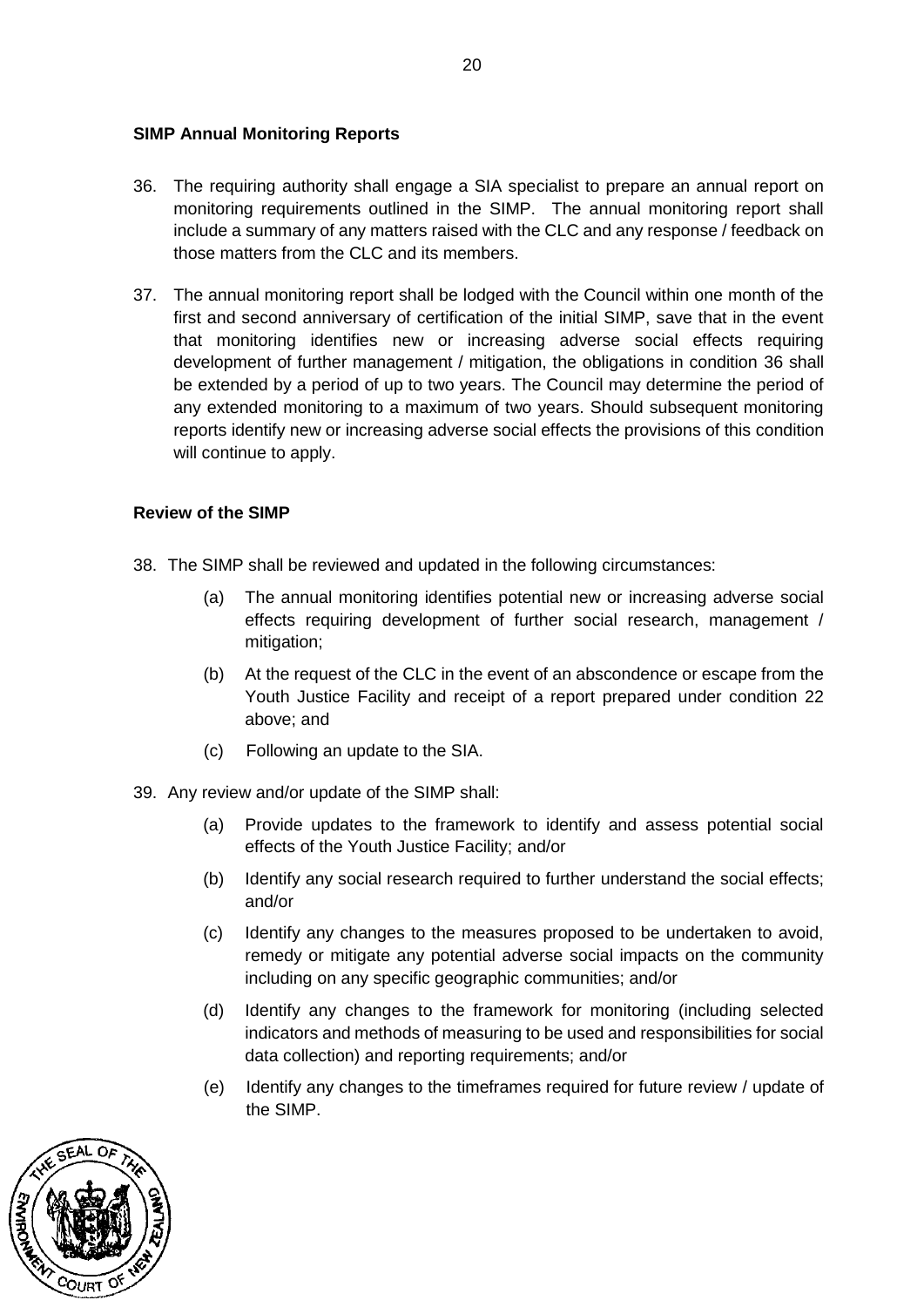40. The reviewed or updated SIMP shall be submitted to the Council for certification and subsequent implementation in accordance with the requirements of these conditions.

### **Phone number and email address for non-urgent matters**

41. A telephone number and email address shall be nominated by the requiring authority for contacting the Residence to report any concerns or ask questions that are not of an urgent nature. The telephone number shall be staffed during normal working hours and provide for the recording of messages. The telephone number and email address shall be distributed to the CLC and residents adjoining the site, and made available to other members of the community upon request, and publicised through the Neighbourhood Forum communication channels.

*Advice note: Condition 18(b) above provides for the establishment of a separate 24 hour hotline for urgent matters.*

# **Complaints Register**

42. A complaints register shall be established and maintained by the requiring authority, to record any concerns or complaints or matters generally, or arising from the re-purposing of the Residence for youth justice purposes. Any complaints or concerns received and recorded on this register shall be reported by the requiring authority to the CLC along with reporting of any action taken by the requiring authority in response to the concern or complaint.

### **Neighbourhood Forum**

- 43. A Neighbourhood Forum shall be convened prior to the commencement of operation of the Residence for youth justice purposes.
- 44. The purpose of the Neighbourhood Forum is to:
	- (a) provide opportunities for residents to build an understanding of the operation of the Residence including through receipt of information from the requiring authority regarding the operation of the Youth Justice Facility and the Care and Protection Facility; and
	- (b) to provide comment and feedback on the changes proposed to the Residence as a consequence of the inclusion of, and transition to, youth justice services; and
	- (c) provide opportunities for residents to build an understanding of the Residence's social effects.
- 45. The functions of the Neighbourhood Forum shall include:
	- (a) To enable the manager(s) of the Youth Justice Facility and the Care and Protection Facility or the requiring authority (as appropriate) to provide information to the community relating to:

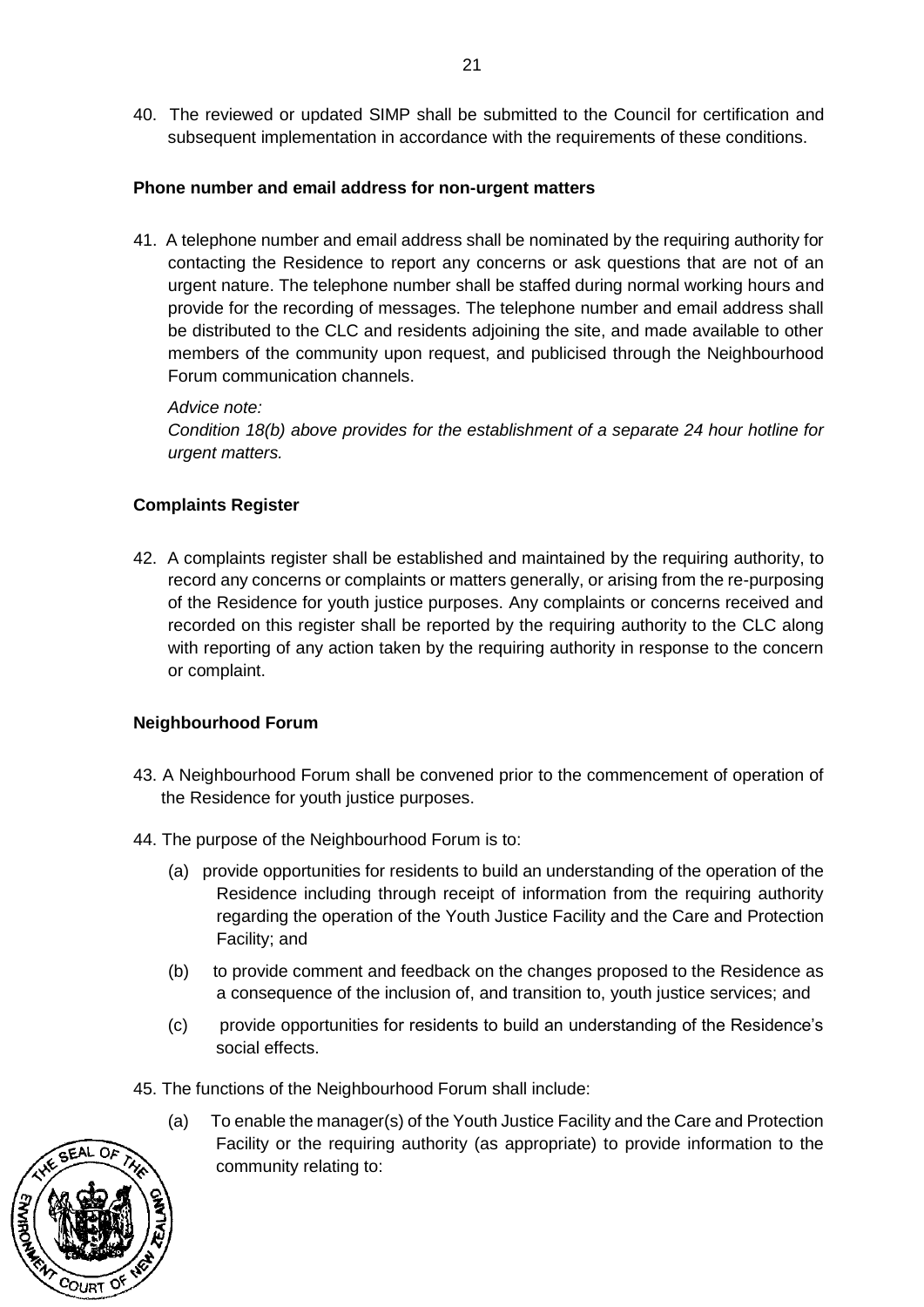- i. The SIMP, including any monitoring reports and reviews;
- ii. Physical works proposed at the site, where such changes may impact on the road frontage, signage or overall appearance of the site from public places;
- iii. Physical works proposed at the site associated with changes to boundary fences, screening or physical security systems;
- iv. Operational changes associated with the use of the Residence or operational security; and
- v. Processes that will be implemented for any security breaches from the Youth Justice Facility (including abscondences).
- (b) To provide opportunities for residents and members of the forum to provide feedback and input to the requiring authority on the above.
- (c) To provide information on how the feedback received has been considered and responded to by the requiring authority.
- 46. Meetings or information sessions with the Neighbourhood Forum shall be held at least 2 times a year for up to 2 years following the introduction of youth justice services at the Residence and annually thereafter. The requiring authority in consultation with the Neighbourhood Forum shall consider whether it is necessary to hold additional meetings.
- 47. The requiring authority shall invite the following people to the Neighbourhood Forum:
	- (a) By direct invitation: Those residents at the properties of
		- i. 1 to 13 (odd numbers), 4 to 18 (even numbers) Damian Way;
		- ii. 285, 291 to 325 (odd numbers), 314 to 318 (even numbers), 408 to 424 (even numbers) Weymouth Road;
		- iii. 18 to 36 (even numbers), and 1 to 7 (odd numbers) Tutuwhatu Crescent,
		- iv. 67 to 83 (odd numbers), 78 to 108 (even numbers) Kaimoana Street, 4 to 32 (even numbers) Taiaapure Street and the six facing properties on the eastern side of Taiaapure Street;
		- v. 21 Ipukarea Street;
		- vi. 1 to 9 (odd numbers), 9a, 11 to 17 (odd numbers), 4 to 16 (even numbers) Leaver Place; and
	- (b) By open invitation: Residents of the Census Area Units:
		- i. Weymouth East;
		- ii. Weymouth West; and
		- iii. Clendon Park South;

as identified in the updated SIA*.* 

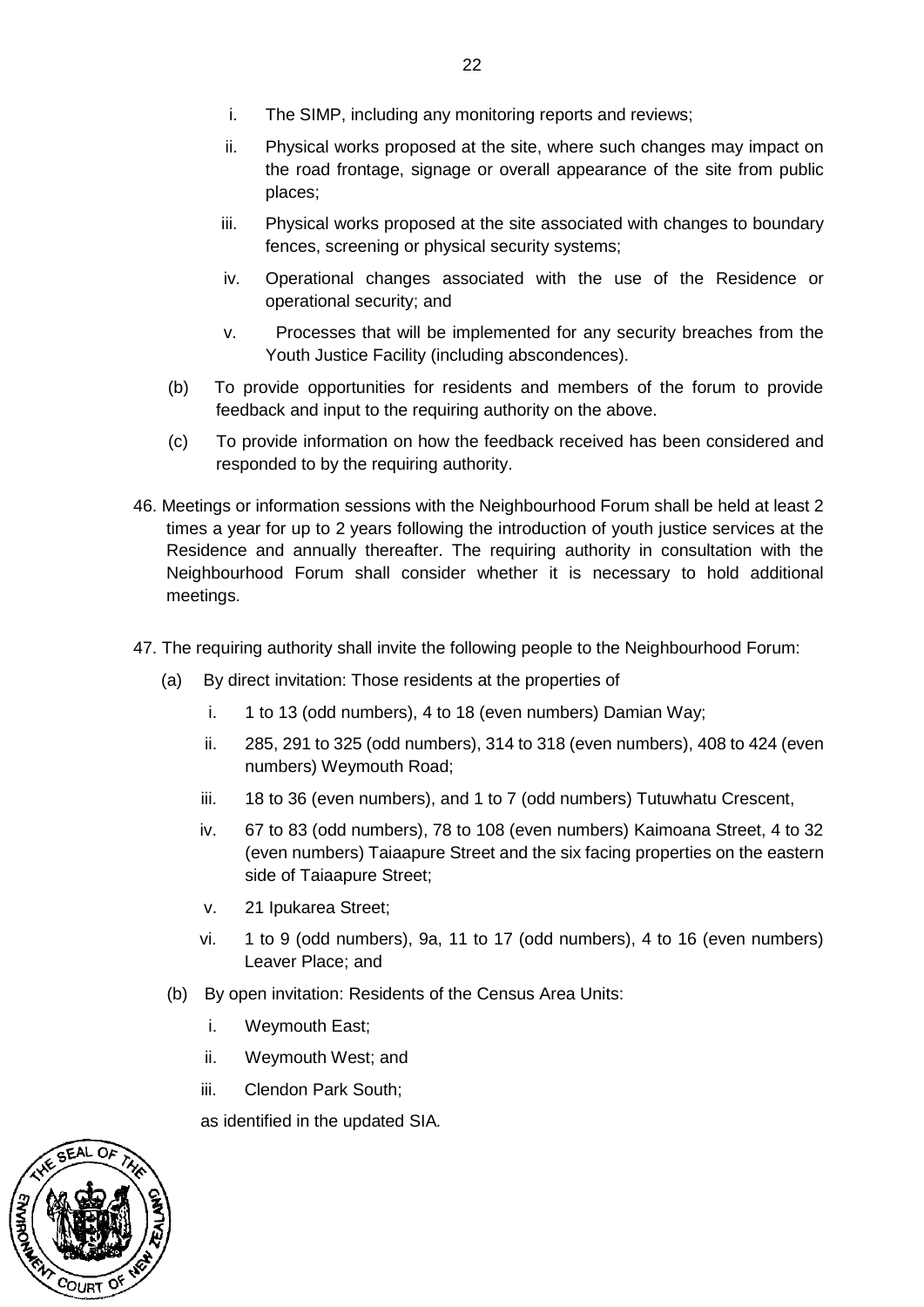48. Within one month of any Neighbourhood Forum meeting or session, a report will be prepared by the requiring authority and made available to the CLC, any attendees of the Neighbourhood Forum meeting or session and the Council, reporting on the engagement process, the feedback received from the community and actions / responses from the requiring authority.

#### **Communications Plan**

49. The requiring authority shall prepare a Communications Plan detailing the following:

- (a) Membership of the Community Liaison Committee;
- (b) The proposed format and communication channels of the Neighbourhood Forum;
- (c) Residents and other people registered with the Neighbourhood Forum (noting this is not a 'membership' forum and is open to all interested residents);
- (d) The nominated complaints processes;
- (e) The nominated phone numbers and email address for both urgent and non-urgent matters; and
- (f) Processes for review of the Communications Plan.

The requiring authority shall provide the Communications Plan to the Council with the SIMP and shall implement any specific measures or processes identified in the Communications Plan as soon as reasonably practicable thereafter.

### **Transport**

- 50. Provide a safe and direct connection between the main building entrance and the Weymouth Road footpath for those who walk or use public transport.
- 51. On-site car parking shall be provided at the rate of 0.8 car park spaces per staff member expected on site at any one time (including floor staff on site during periods where shifts overlap). Additional car parking shall also be provided at a rate of one car park space per visitor/whānau room provided for on-site for family/whānau or professional visits.
- 52. Secure cycle parking spaces shall be provided at the rate of one cycle space per 15 staff members expected on site at any time (including floor staff on site during periods where shifts overlap). Two visitor cycle parking spaces shall be provided within the publicly accessible area of the site.
- 53. Prior to the commencement of the operation of the Residence for youth justice purposes, a staff TMP shall be prepared and lodged with the Council for certification. The TMP shall generally follow the 'Workplace Travel Plan Guidelines' (NZTA 2011). The objective of the TMP is to encourage staff to use alternative transport modes (walking, cycling and public transport) for commuting to and from the site. The TMP shall include provisions requiring regular monitoring of the performance of the TMP. The TMP shall be implemented and regularly monitored, as certified.

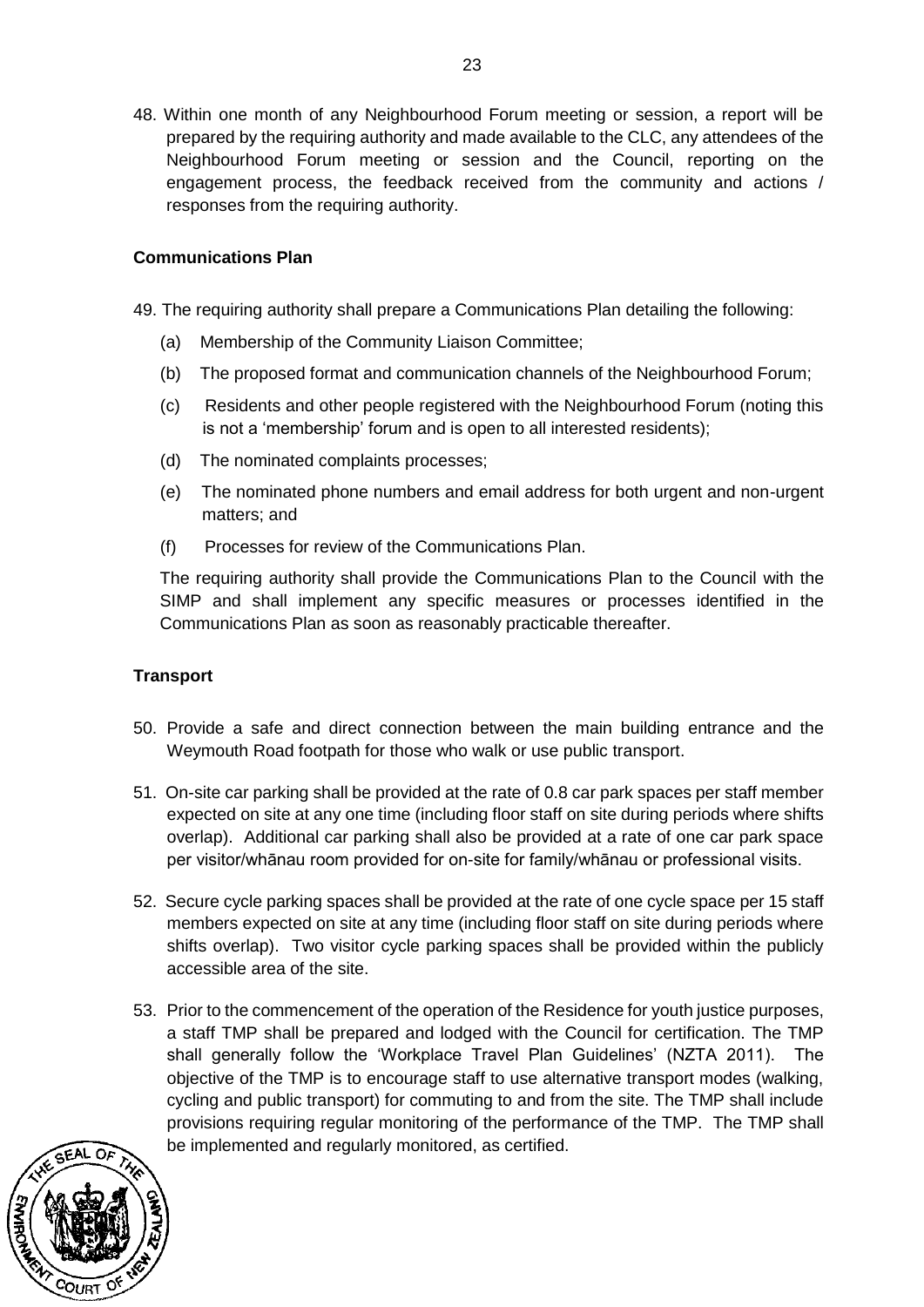54. A PMP shall be prepared for the site and lodged with the Council for certification within three months of commencing use of the Residence for youth justice purposes. The objective of the PMP is to manage the use of parking and manoeuvring areas (approximately 25 spaces and the associated accessways) located immediately adjacent to the residential boundary during the hours of 10pm and 7am to minimise noise and amenity impacts on neighbours. Included in the PMP shall be a system by which individual traffic movements are limited to no more than 10 vehicles per 15 minute period during the period of 10pm to 7am. The PMP shall be implemented, as certified.

### **Certification process**

55. Should the Council refuse to certify any plan or report required to be certified by these conditions, the requiring authority shall, as soon as practicable, submit a revised plan or report for certification.

### *Advice Note:*

*In the event that the Council refuses to certify any plan or report the Council shall promptly provide the requiring authority in writing with the reasons for non-certification.*

### **Naming of the Residence**

56. The requiring authority shall ensure that any new name for the Residence and any signage at the road frontage does not include reference to 'Weymouth' or 'Waimahia Inlet'.

*Advice note: It is noted that any new name for the Residence is to be gifted by Puukaki ki te Aakitai*

### **Youth Inclusion Programme**

57. Within the first 12 months of the Youth Justice Facility commencing operation on the site and for a minimum period of 5 years, the requiring authority will, provided the other relevant authorities cooperate, establish and operate a Youth Inclusion programme in the wider Weymouth area targeted at the prevention of at risk youth entering the youth justice system.

#### *Advice Note:*

*The programme would be a multi-agency initiative run in conjunction with community partners that include local iwi social services, local Police, regional Ministry of Education officials and the local schools, and the district health board. The programme would be modelled on the Huntly Oranga Rangatahi programme.*

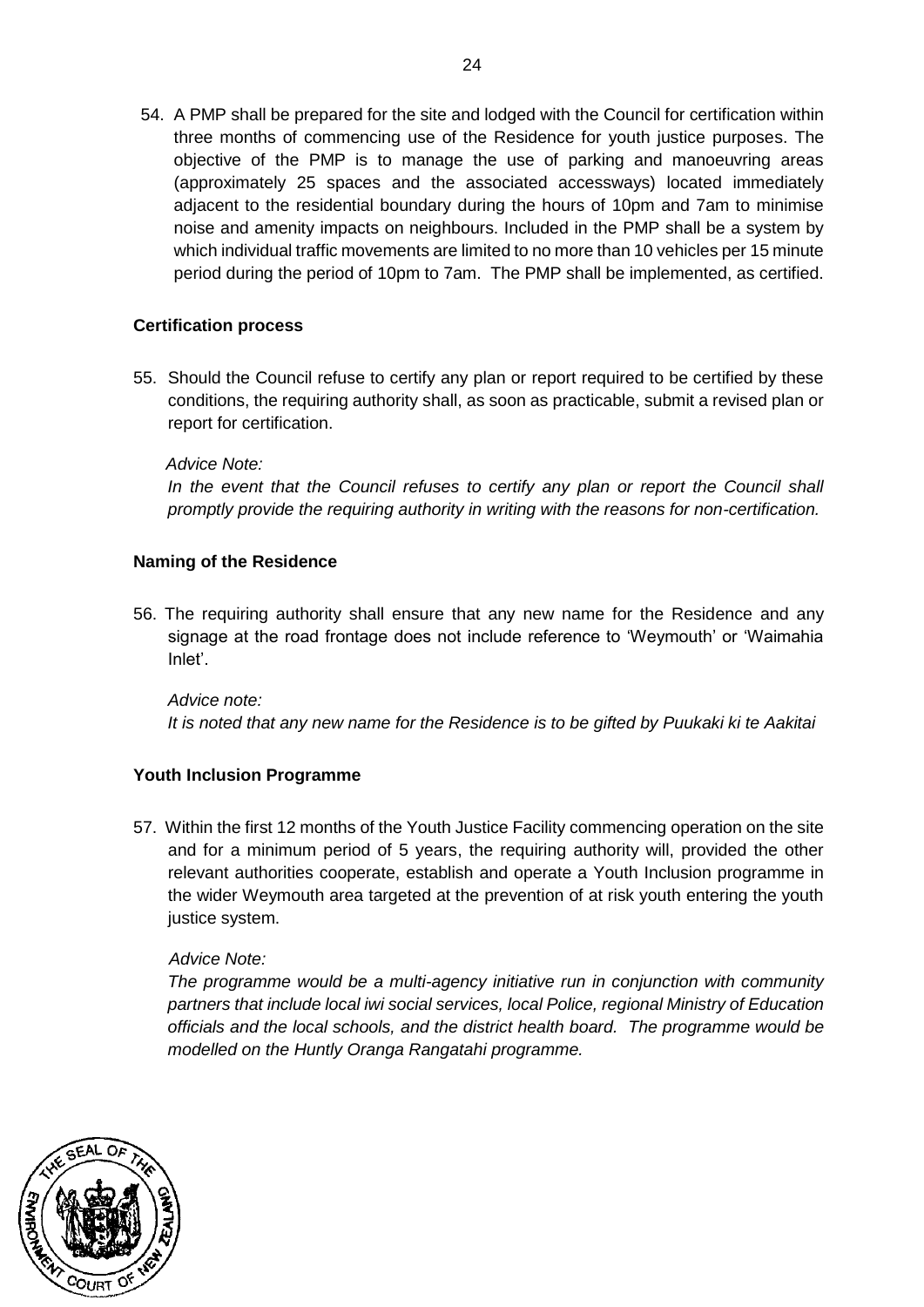58. Oranga Tamariki will not establish or operate any new youth justice facility within a 2.5 km radius of the site to accommodate children/tamariki or young people/rangatahi who have been detained in the custody of the Chief Executive of Oranga Tamariki.

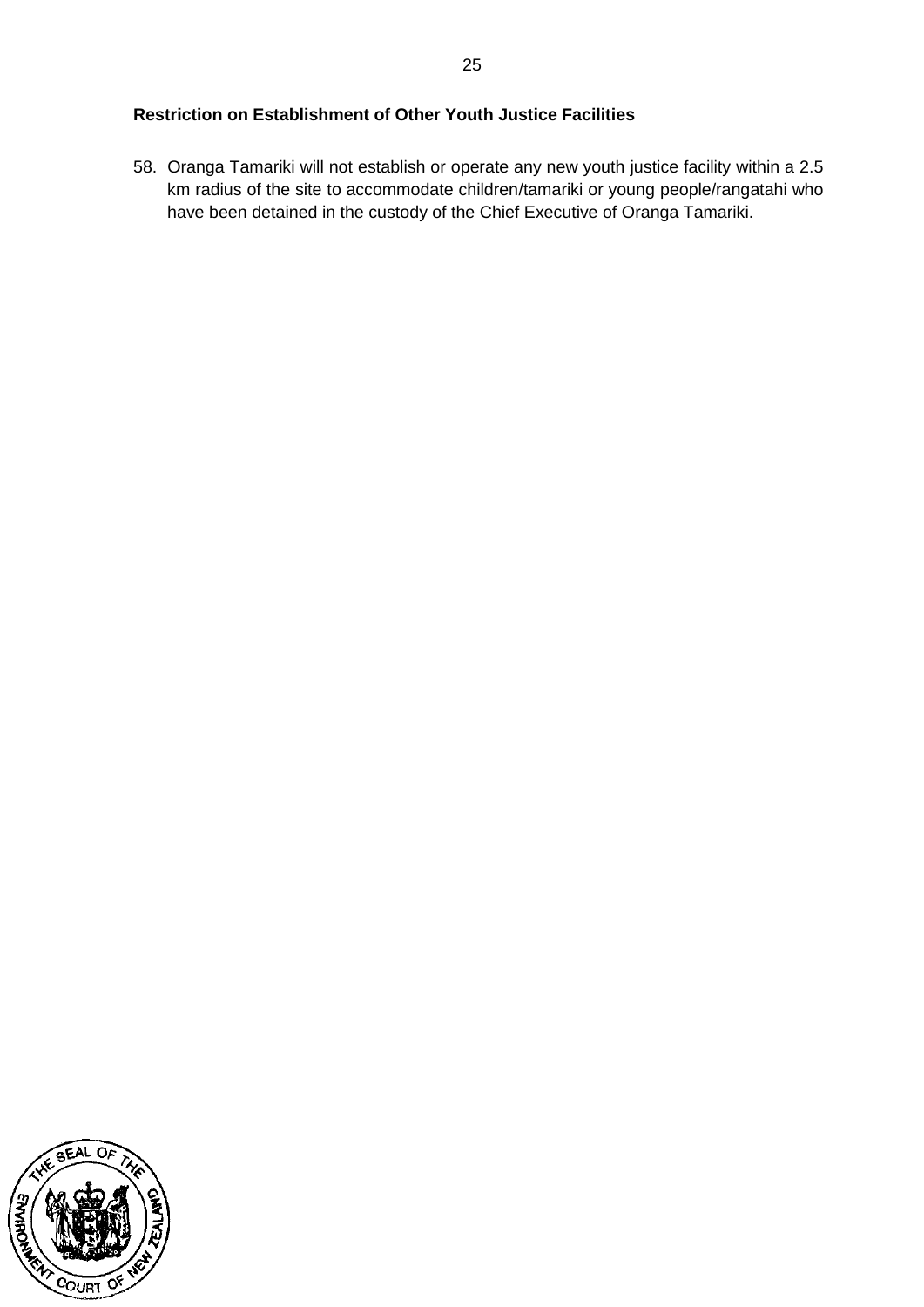### **Attachment 1**

# **Clinical Screening and Risk Assessment Framework**

# **Clinical Screening Framework for admissions to the Youth Justice Residence at 398 Weymouth Road and ongoing Risk Assessment Framework for suitability of placement**

*Note: This screening tool has been developed with the support of a Clinical Psychologist with extensive experience in Corrections, Health, Education and Oranga Tamariki services.*

## **Principles**

- ⚫ Violence is not a behaviour, aggression is. People engage in violence in a number of ways including when under the influence of alcohol and or drugs, in self defence, due to a mental health episode or in aggression.
- A child or young person is less likely to re-offend if we understand their needs and how those impact on their behaviour and thinking. A smooth transition to their community will encourage desistance from offending.
- ⚫ The Youth Justice Residence at 398 Weymouth Road will be used to accommodate vulnerable children and young people. We define vulnerable children and young people as those with, amongst other things, neurodisabilities, intellectual disabilities or those who have higher or complex care and and/or health needs that interact with their offending needs.

### **Assessment**

COURT OF

On admission, children and young people have risk and needs assessments. Assessments are focussed on risk to self, "fit" into the residential environment, offending behaviour, education, health and transition needs. These assessments, completed by the residential clinical team will allow us to determine a level of vulnerability and what is the most appropriate placement for individual children or young people.

### **Screening for placement**

Only those children or young people who satisfy the requirements of Condition 2 of the Designation 3800 shall be considered for placement at the residence under this screening and re-assessment framework.

To determine the suitability of placement at the residence a registered, suitably qualified and experienced Psychologist will verify the assessment of the child or young person against four screening criteria:

### **1. Propensity for Aggressive Behaviour**

*Understanding the agreed Summary of Facts for the offence the child or young person has been charged with:*

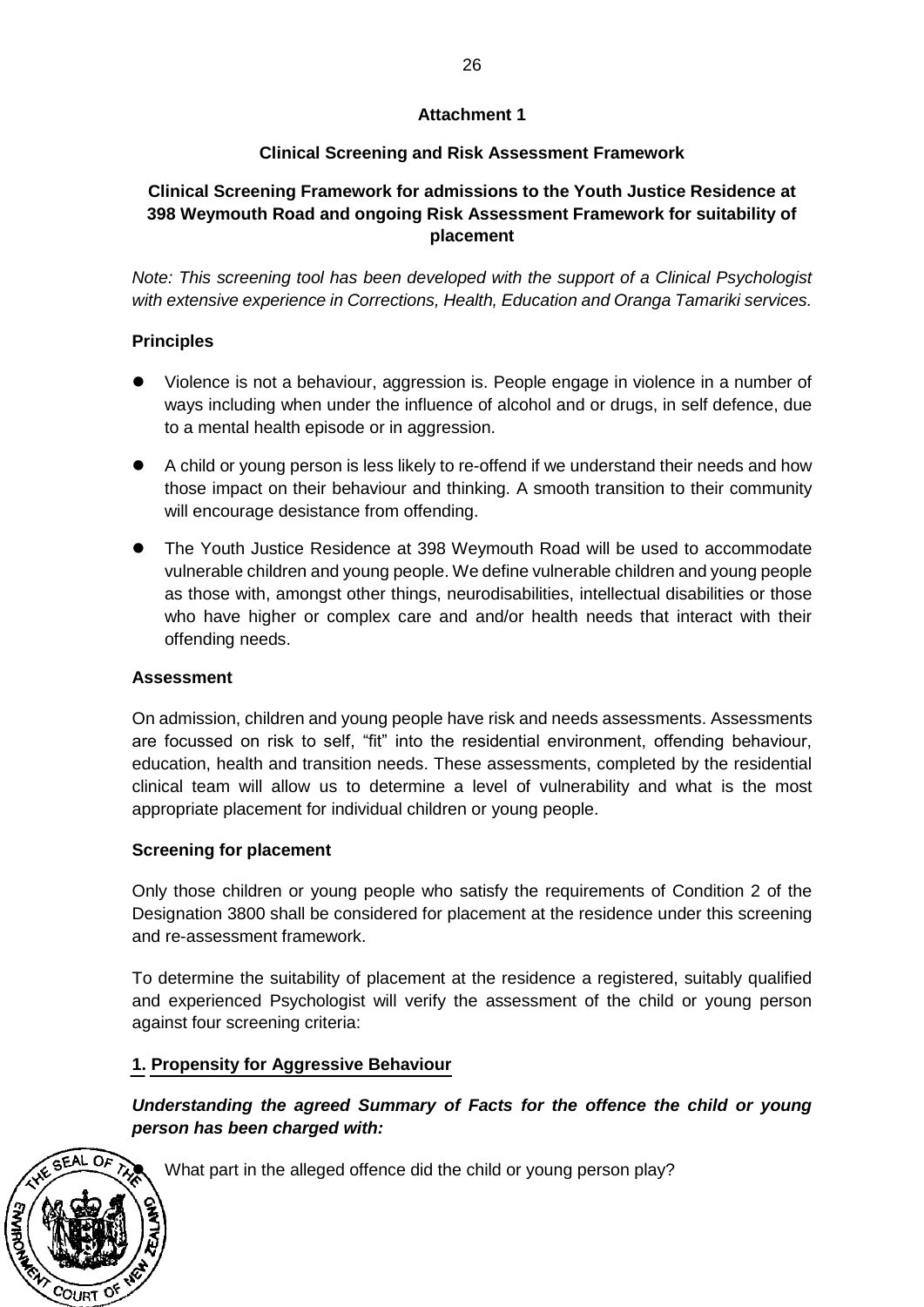- ⚫ If there was violence, what role did they play and what were the factors that contributed to it?
- ⚫ If there have been past offences, what can we determine from previous behaviours?

*Identify if there was a pattern of significant interpersonal aggression or persistent disregulation that would not be manageable in the environment of the Youth Justice Residence at 398 Weymouth Road.* 

*ABSOLUTE: Identification of such factors means they will not be placed at the Youth Justice Residence at 398 Weymouth Road.*

#### **2. Risk of Absconding**

*Previous behaviour while having been in Oranga Tamariki residences (if first admission, then behaviour must be proven)*

- ⚫ Evidence of compliance with structure and rules of a residence.
- Ability to benefit from a behaviour management plan.
- ⚫ Evidence of engaging with staff, peers and programmes.

*Identify absconding risk. The child or young person must have no history of absconding (or attempting to abscond) from an Oranga Tamariki Youth Justice residence.* 

*ABSOLUTE: If there is such a history, they will not be placed in the Youth Justice Residence at 398 Weymouth Road.*

#### **3. Attitude to Treatment**

#### *Engagement in care plan*

- ⚫ How well do the programmes and interventions available at the Youth Justice Residence match the needs of the child or young person?
- How ready is the child or young person to engage with the proposed activities and interventions?
- Has the child or young person consented to participate in the treatment?

*Assess to ascertain the child's or young person's attitude to participating in interventions.* 

*ABSOLUTE: A child or young person who is not prepared to consent to treatment or is not ready for treatment will not be placed in the Youth Justice Residence at 398 Weymouth Road.*

#### **4. Peer Associations**

### *Dynamic with existing peer group at the Youth Justice Residence*



⚫ Are there identified risks of association? For example no obvious peer group at the Youth Justice Residence (too young, too old, no gender match).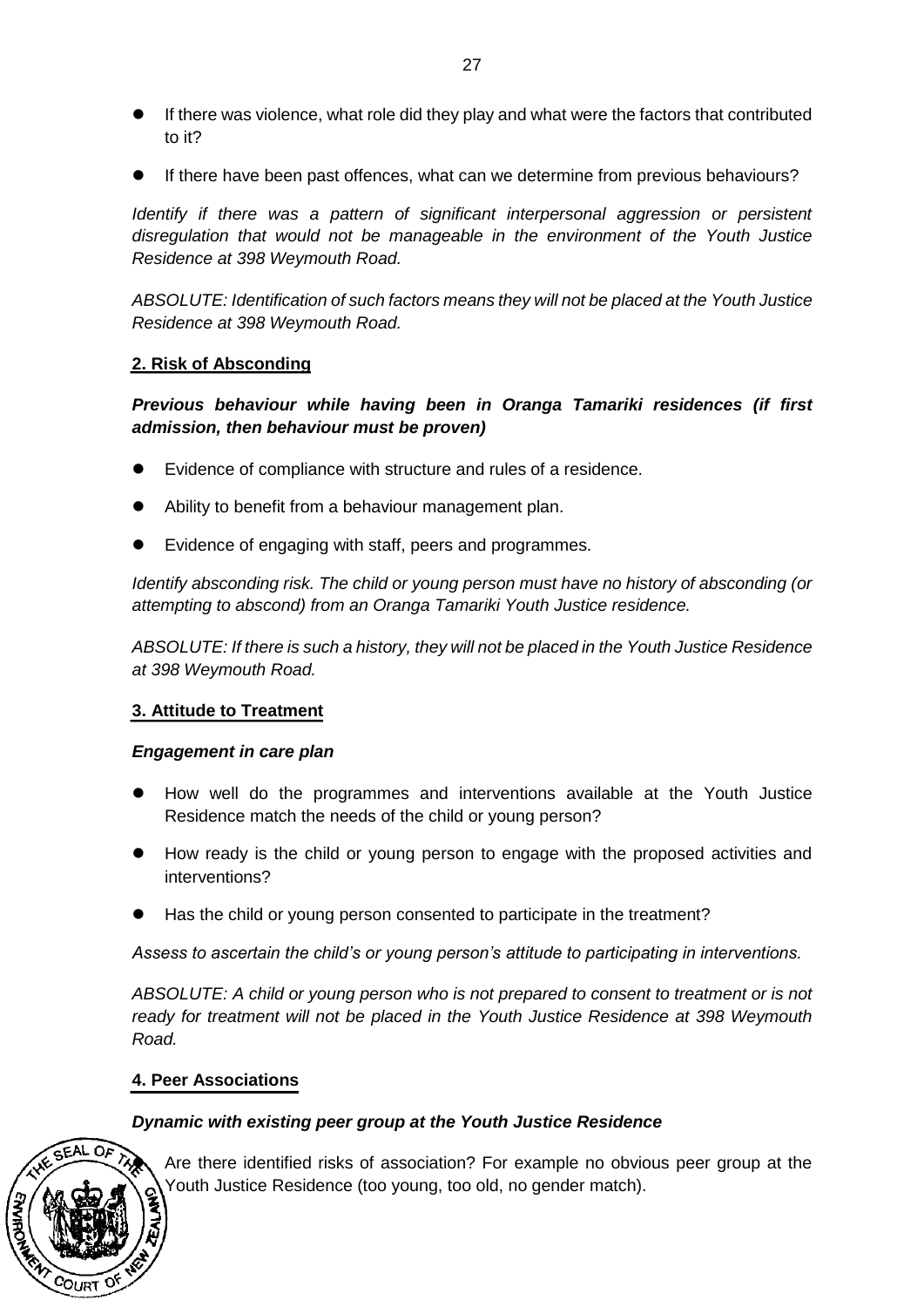⚫ Are there any co-offenders already at the Youth Justice Residence that cannot be adequately separated from the child or young person?

*Assess to identify how well the child or young person interacts with the peer group.* 

*ABSOLUTE: Any history of sustained conflict with peers (obtained via interview or file review), or inappropriate associations that have not been mitigated will exclude admission to the Youth Justice Residence at 398 Weymouth Road.*

### **Escalation**

Risk is dynamic. Behaviour and motivation may change on a daily basis. A child or young person who is assessed as suitable for placement at the Youth Justice Residence one day, may not be suitable at a different time. A child or young person placed at the Youth Justice Residence will be inducted to that environment with very clear expectations of what behaviours are expected at the Youth Justice Residence.

If staff are unsatisfied with the level of engagement, or identify a heightened level of risk (either to self or others) then they will be transferred immediately to a more appropriate youth justice environment. The decision maker responsible for this will have the appropriate authority to allow an immediate decision to be made.

It will be expected that this risk review is constant, but formalised at every shift handover, where a screening tool will aid the conversation on appropriateness of placement.

The screening tool will consider: state of mind, arousal levels and group dynamic among other risk indicators.

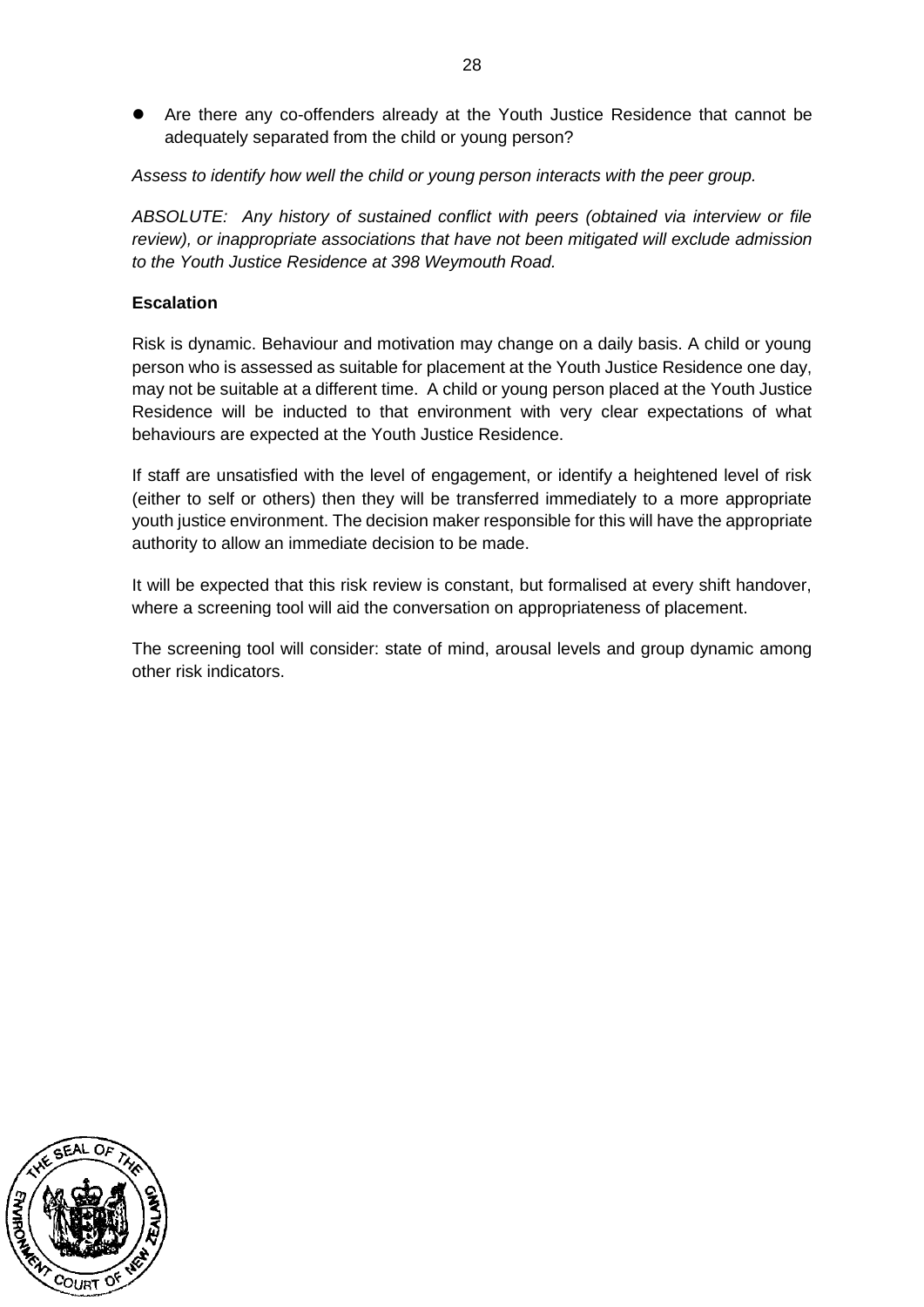#### **Operating Model**

The operating model will be very similar to that in our existing youth justice residences including Korowai Manaaki (same staff ratio, expectations and protocols, eg line of sight) and provide for:

- ⚫ staffing models that respond to the needs of the young people and that can be altered to respond to changing need. Staff competence in trauma informed practice, meeting the regulatory requirements, including the National Care Standards and organisational standards for support and care of young people placed with Oranga Tamariki.
- a structured day. Which will include, for example, educational or vocational training, therapy, recreation and sport, whanāu visits, and reintegration activities.

#### **Explanation of Intent**

The Youth Justice Residence is intended:

- ⚫ To create a more normal environment to what currently exists in other Oranga Tamariki Youth Justice residences - the centralised school, the pool, the immediate neighbours in an established community go a long way to creating the feel of normality. We believe young people will feel less stigmatised about their detention and motivated to engage in the programmes we expect will improve behaviours and support our goals of positive outcomes for tamariki and rangatahi and reducing reoffending.
- ⚫ To enable structured interventions to be tailored to specifically address the individual needs of the more vulnerable populations in the care of Oranga Tamariki as well as cohorts of children or young people that require a different approach (like young women).
- ⚫ To be able to offer programmes that are specific to the needs of young women and vulnerable boys. Programmes we are unable to develop in our existing youth justice residences because of competing priorities. Examples include: cognitive behavioural therapy, dialectical behaviour therapy, sensory programmes, art therapy etc.
- ⚫ To provide the ability for residents to engage further with interventions available in the community if assessed as appropriate.
- ⚫ To provide the ability to create an environment, where our young people and staff can be confident that aggression will be unacceptable and never tolerated.
- ⚫ To provide an ability for residents to engage with whanāu directly to support their ability to care for the child or young person on their return to the community.

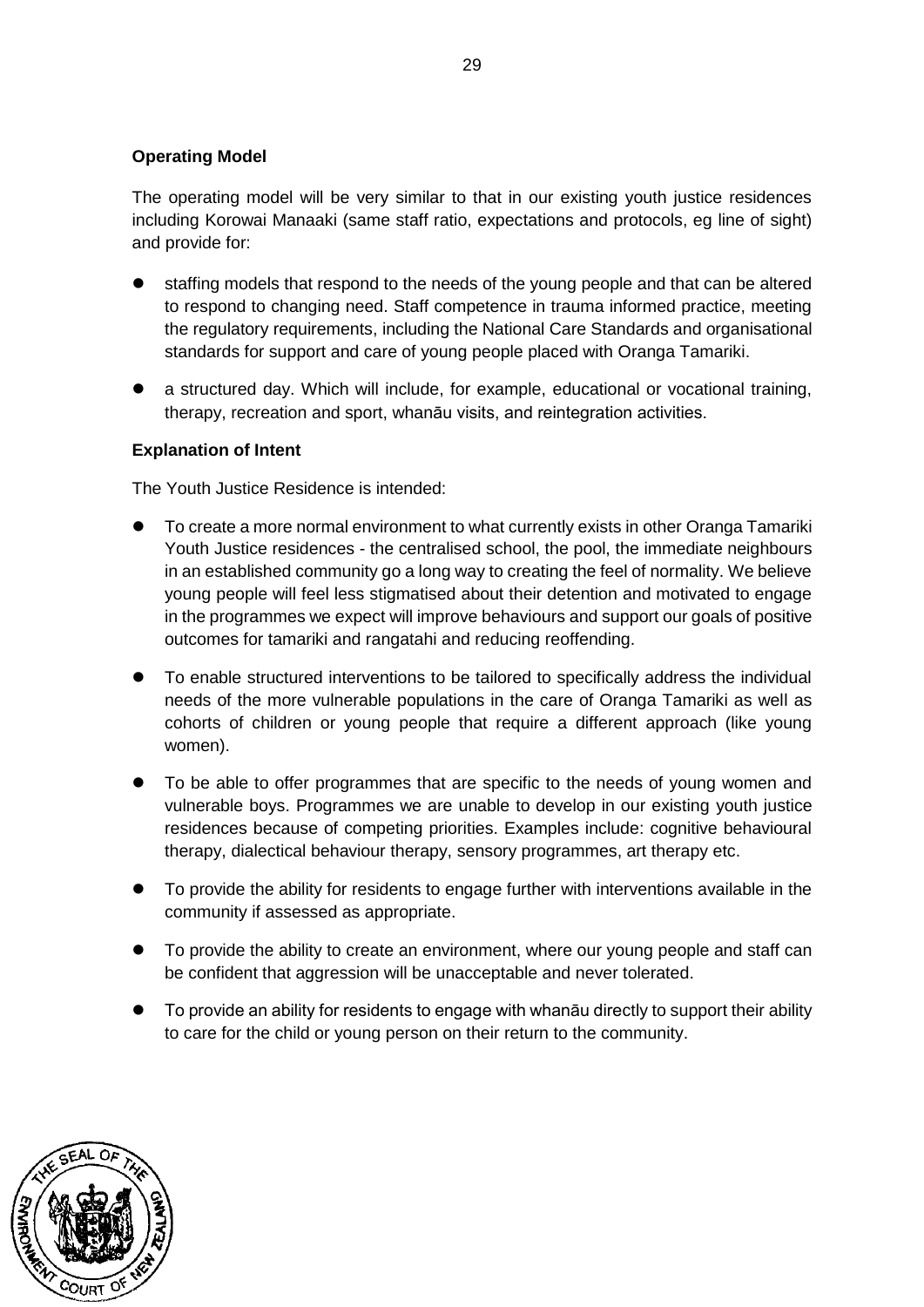# **Attachment 2 – Landscape Plan**

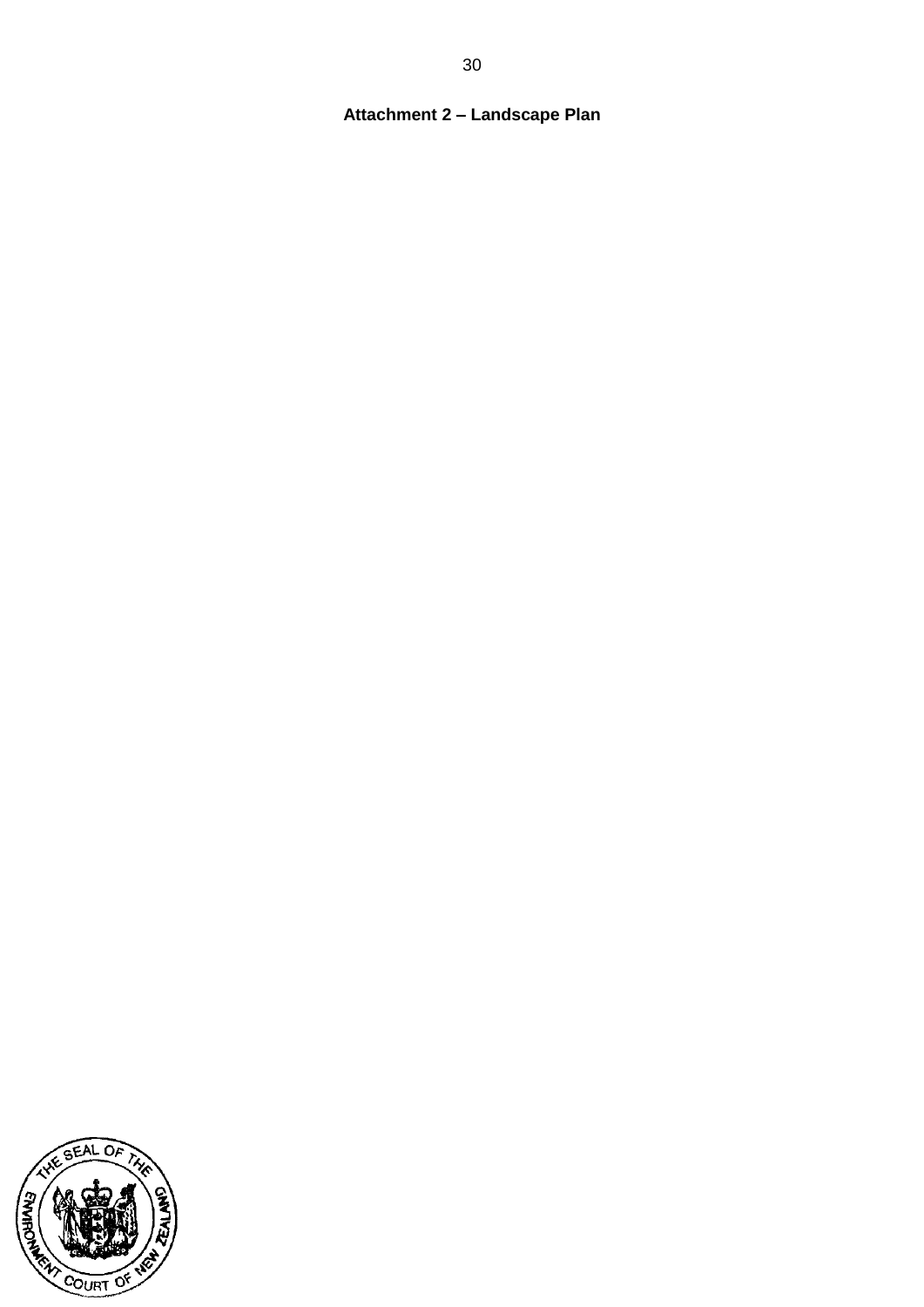

- Chemical and the model of the model of the model of the model of the model of the model of the model of the model of the model of the model of the model of the model of the model of the model of the model of the model of

cell

cell.co.nz

**SHARROOM** 

COURT OF

Scale 1:1000@A3

#### LANDSCAPE CONCEPT

#### Boundary co ndition

Where the proposed condition requires tall growing specimen trees for screen ing, a hedge of native trees has been allowed for at 4m spac ings, at a size of 25L. Species include P uriri, Titoki , Hoheria, Rewarewa and Kowhai (BOY Tree Mix).

Underplanting of bushy native shrubs will grow to fo rm a leafy mass under the hedge for lower screen ing. Spec ies include Pseudopanax, Gr iseli nea, Kawakawa, Hebe, Ti kouka, Copros ma and Whara riki. (BOY Shrub *Mix).* 

Infill planting underneath the deciduous hedge will thicken existing planting and provide screening necessary. The understory species mix used above will be continued.

#### **Amenity planting**

The carpark mix comprises hardy native low growing species suitable for use in a carpark, such as Meuhlenbeckia, Libertia and Crimson Rata (Carpark *Mix).* 

The remaining amenity planting is a mix of flowering native shrubs to create seasonal interest such as Hebe, Rata, Renga renga lilies and Coprosma (Amen ity *Mix ).* 

#### Spec imen trees

On the road frontage an additional TWO Pohutukawa will be located at the Northern end to continue the line of Pohutukawa trees planted parallel to the

berm.<br>Clumps of Nikau will be planted at the roadside entrance and at the entrance of the Marae. Kohekohe have been used to further screen the carpark and

| PLANT SCHEDULE |  |
|----------------|--|
|                |  |

| <b>TREES</b>       | CODE   | BOTANICAL NAME                                   | <b>COMMON NAME</b>                | CONT                  |                  | QTY                    |
|--------------------|--------|--------------------------------------------------|-----------------------------------|-----------------------|------------------|------------------------|
|                    |        | <b>BOY TREE MIX</b>                              |                                   |                       |                  | 57                     |
|                    |        | Hoherla populnea                                 | Liscobark                         | 251.                  |                  | <b>D</b>               |
|                    |        | Knightie excelse                                 | Rewarewa                          | 25L                   |                  | 14                     |
|                    |        | Metrosideros excelsa                             | Pohutukawa                        | 251                   |                  | ø                      |
|                    |        | Sophora microphylla                              | Kowhai                            | 25L                   |                  | 11                     |
|                    |        | Vilex jucens                                     | Pururi                            | 25L                   |                  | 14                     |
|                    | Dy spe | Dysoxylum spectabile                             | Kohekohe                          | 45L                   |                  | 15                     |
|                    | Мо ехс | Metrosideros excelse                             | Pohulukawa                        | 25L                   |                  | a.                     |
|                    | Rh.sap | Rhopalostylls sepida                             | Nikau                             | 451                   |                  | ß                      |
|                    |        |                                                  |                                   |                       |                  |                        |
| <b>SHRUB AREAS</b> | CODE   | BOTANICAL NAME                                   | <b>COMMON NAME</b>                | CONT                  | SPACING          | QTY                    |
|                    |        | BDY SHRUB MIX                                    |                                   |                       |                  | 493.9 m <sup>1</sup>   |
|                    |        | Coprosma rhamnoides                              | Mingimingi                        | $\mathbf{z}$          | 1200mm           | 20                     |
|                    |        | Cordyline australis                              | Ti Kouks                          | 21.                   | 1000mm           | 26                     |
|                    |        | Griselinia lucida                                | Puka                              | 2L                    | 1500mm           | 58                     |
|                    |        | Hebe stricts                                     | Koromiko                          | 2L                    | 1000mm           | 28                     |
|                    |        | Macropper excelsum                               | Kawakewa                          | 21.                   | 1500mm           | 46                     |
|                    |        | Phormium cookianum<br>Pseudopanax lessonii       | Wharariki<br>Houpera              | 21.<br>21.            | 1200mm<br>1500mm | 30<br>58               |
|                    |        |                                                  |                                   |                       |                  |                        |
|                    |        | <b>CARPARK MIX</b>                               |                                   |                       |                  | $103.4 \text{ m}^2$    |
|                    |        | Libertia peregrinans                             | NZ kla                            | 21.                   | 400mm<br>1000mm  | 179<br>58              |
|                    |        | Metrosidoros carminoa<br>Mushlenbeckia axillaris | Crimson Rata<br>Creaging Pohuehua | $\mathfrak{A}$<br>ZL. | 1000mm           | 65                     |
|                    |        |                                                  |                                   |                       |                  |                        |
|                    |        | <b>AMENITY MIX</b>                               |                                   |                       |                  | $200.8$ m <sup>2</sup> |
|                    |        | Arthropodium cirratum                            | Rongaranga                        | 21.                   | 500mm            | 84                     |
|                    |        | Сорговлы плоова                                  | Coorosme                          | 2L                    | 700mm            | 64                     |
|                    |        | Hebe x 'Wiri Mist'                               | Habe                              | 2L                    | 600mm            | 145                    |
|                    |        | Metrosideros carminea                            | Crimson Rata                      | $\mathbf{a}$          | 1000mm           | 105                    |
|                    |        | FILL IN RDY MDC                                  |                                   |                       |                  | 526 P m <sup>3</sup>   |
|                    |        | Griselinia lucida                                | Puka                              | 21.                   | $2000$ mm        | 48                     |
|                    |        | Macropiper excelsum                              | Kawakawa                          | 21.                   | 2000mm           | 42                     |
|                    |        | Pseudopanax lessonii                             | Houpera                           | 21.                   | 2000mm           | 48                     |

Proposed Landscape Plan

#### **Date: 12 November 2019**  Plan prepared for Oranga Tamariki by Boffa Miskell Limited Project Manager: Nick Pollard@boffamiskell.co.nz | Drawn: JWi | Checked: NPo

5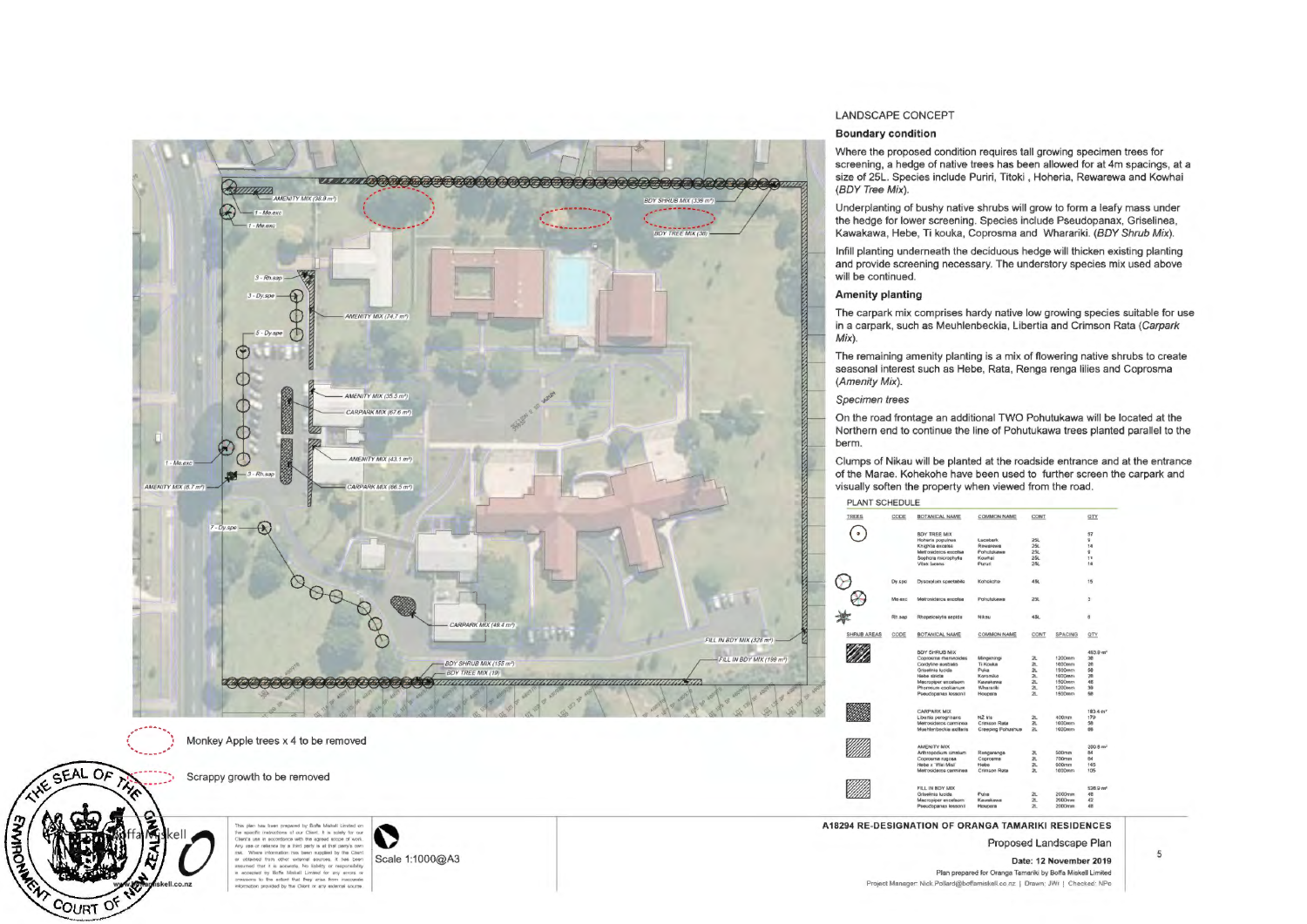# **SCHEDULE TWO: CHANGE IN CONDITION NUMBERS**

| <b>March 2020</b> | Condition Number in Decision -     | Condition Number in Order for<br><b>Execution - April 2020</b> |  |
|-------------------|------------------------------------|----------------------------------------------------------------|--|
| <b>Placements</b> |                                    |                                                                |  |
| Condition 1       |                                    | Condition 1                                                    |  |
| Condition 2       |                                    | Condition 2                                                    |  |
| Condition 3A      |                                    | Condition 3                                                    |  |
| Condition 3B      |                                    | Condition 4                                                    |  |
| Condition 4       |                                    | Condition 5                                                    |  |
| Condition 4A      |                                    | Condition 6                                                    |  |
| Condition 4B      |                                    | Condition 7                                                    |  |
| Condition 4C      |                                    | Condition 8                                                    |  |
|                   | <b>Community Liaison Committee</b> |                                                                |  |
| Condition 5       |                                    | Condition 9                                                    |  |
| Condition 6       |                                    | Condition 10                                                   |  |
| Condition 7       |                                    | Condition 11                                                   |  |
| Condition 8       |                                    | Condition 12                                                   |  |
| Condition 9       | 9                                  | Condition 13                                                   |  |
|                   | 9(a)                               | Condition 13(a)                                                |  |
|                   | 9(aa)                              | Condition 13(b)                                                |  |
|                   | 9(b)                               | Condition 13(c)                                                |  |
|                   | 9(bb)                              | Condition 13(d)                                                |  |
|                   | 9(c)                               | Condition 13(e)                                                |  |
|                   | 9(d)                               | Condition 13(f)                                                |  |
| Condition 9A      |                                    | Condition 14                                                   |  |
| Security          |                                    |                                                                |  |
| Condition 10      |                                    | Condition 15                                                   |  |
| Condition 11      |                                    | Condition 16                                                   |  |
| Condition 12      |                                    | Condition 17                                                   |  |
| Condition 13      |                                    | Condition 18                                                   |  |
| Condition 14      |                                    | Condition 19                                                   |  |
| Condition 15      |                                    | Condition 20                                                   |  |
| Condition 16      |                                    | Condition 21                                                   |  |
| Condition 17      |                                    | Condition 22                                                   |  |
| <b>Noise</b>      |                                    |                                                                |  |
| Condition 18      |                                    | Condition 23                                                   |  |
| Condition 19      |                                    | Condition 24                                                   |  |
| Condition 20      |                                    | Condition 25                                                   |  |
| Landscaping       |                                    |                                                                |  |

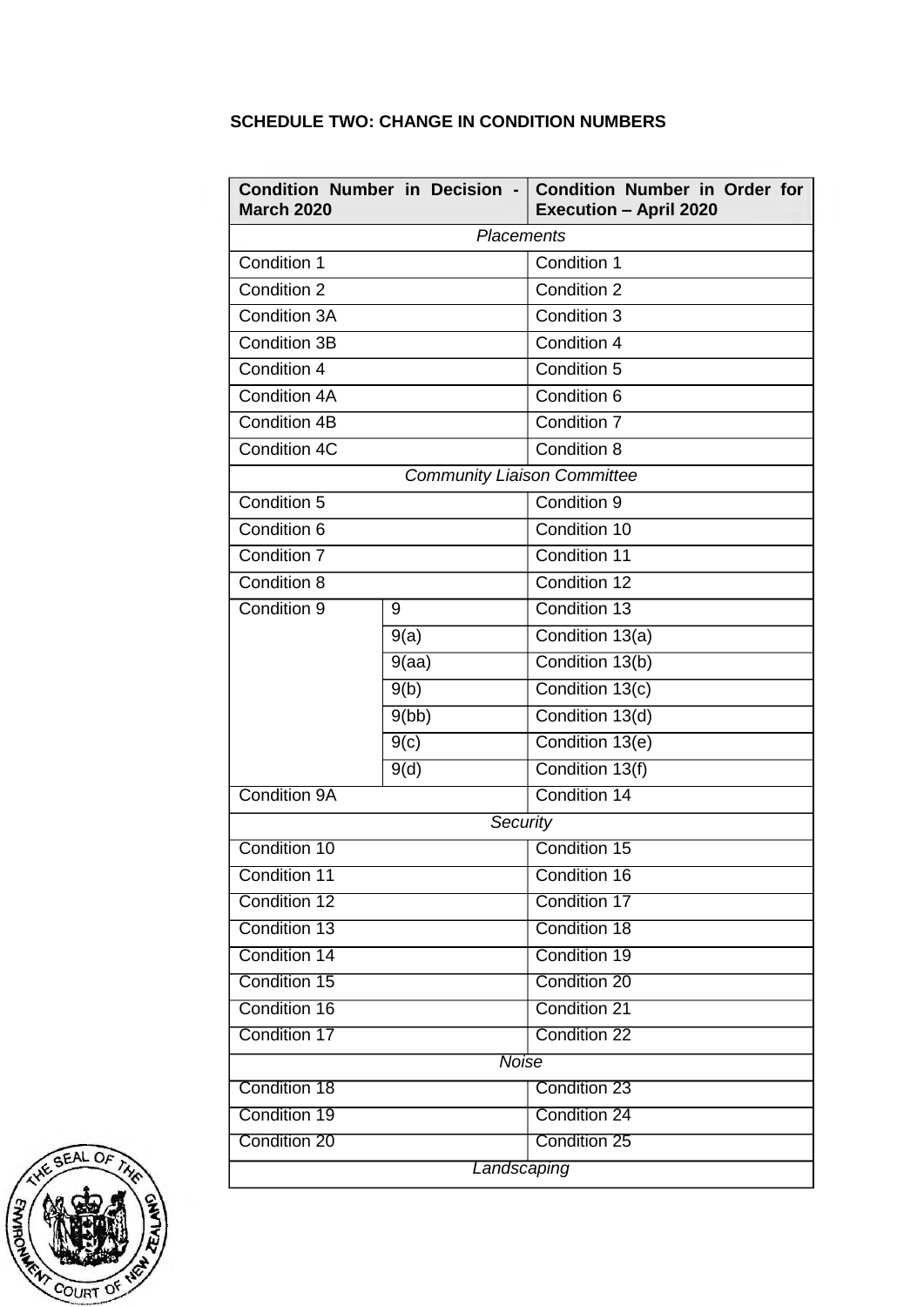| Condition Number in Decision -<br><b>March 2020</b>     | <b>Condition Number in Order for</b><br><b>Execution - April 2020</b> |  |  |  |
|---------------------------------------------------------|-----------------------------------------------------------------------|--|--|--|
| Condition 21                                            | Condition 26                                                          |  |  |  |
| Condition 22                                            | Condition 27                                                          |  |  |  |
| Lighting                                                |                                                                       |  |  |  |
| Condition 23                                            | Condition 28                                                          |  |  |  |
| <b>Buildings</b>                                        |                                                                       |  |  |  |
| Condition 24                                            | Condition 29                                                          |  |  |  |
| Condition 25                                            | Condition 30                                                          |  |  |  |
| Condition 26                                            | Condition 31                                                          |  |  |  |
| Condition 27                                            | deleted                                                               |  |  |  |
| <b>Updates to Social Impact Assessment</b>              |                                                                       |  |  |  |
| Condition 28AA                                          | Condition 32                                                          |  |  |  |
| Condition 28A                                           | Condition 33                                                          |  |  |  |
| Condition 28B                                           | Condition 34                                                          |  |  |  |
| Social Impact Management Plan                           |                                                                       |  |  |  |
| Condition 28C                                           | Condition 35                                                          |  |  |  |
| <b>SIMP Annual Monitoring Reports</b>                   |                                                                       |  |  |  |
| Condition 28D                                           | Condition 36                                                          |  |  |  |
| Condition 28E                                           | Condition 37                                                          |  |  |  |
| <b>Review of the SIMP</b>                               |                                                                       |  |  |  |
| Condition 28F                                           | Condition 38                                                          |  |  |  |
| Condition 28GA                                          | Condition 39                                                          |  |  |  |
| Condition 28G                                           | Condition 40                                                          |  |  |  |
| Phone number and email addresses for non-urgent matters |                                                                       |  |  |  |
| Condition 29                                            | Condition 41                                                          |  |  |  |
| Complaints Register                                     |                                                                       |  |  |  |
| Condition 30                                            | Condition 42                                                          |  |  |  |
| Neighbourhood Forum                                     |                                                                       |  |  |  |
| Condition 31                                            | Condition 43                                                          |  |  |  |
| Condition 31A                                           | Condition 44                                                          |  |  |  |
| Condition 32                                            | Condition 45                                                          |  |  |  |
| Condition 33                                            | Condition 46                                                          |  |  |  |
| Condition 34                                            | Condition 47                                                          |  |  |  |
| Condition 35                                            | Condition 48                                                          |  |  |  |
| <b>Communications Plan</b>                              |                                                                       |  |  |  |
| Condition 36                                            | Condition 49                                                          |  |  |  |
| Transport                                               |                                                                       |  |  |  |
| Condition 37                                            | Condition 50                                                          |  |  |  |
| Condition 38                                            | Condition 51                                                          |  |  |  |